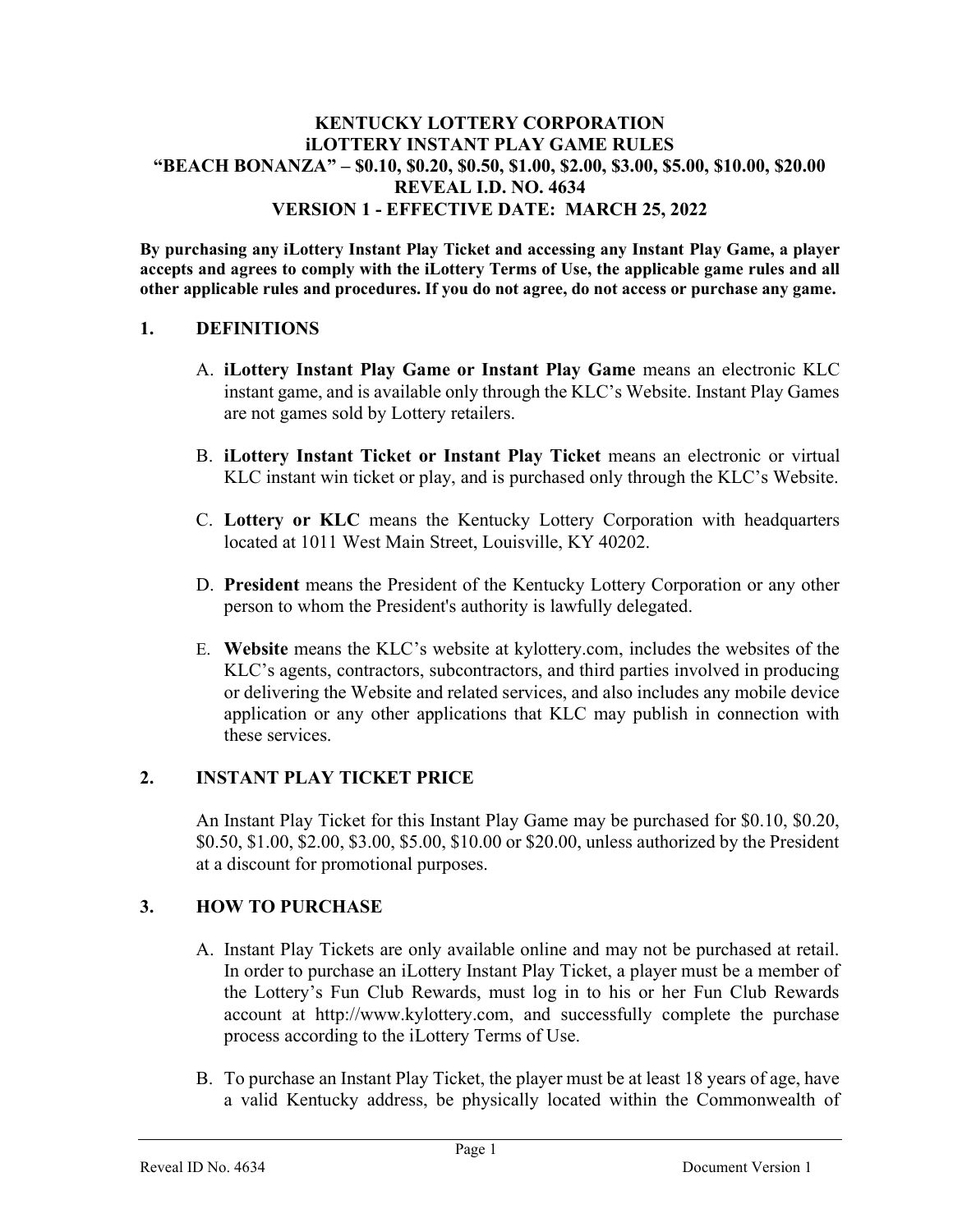Kentucky at the time of the purchase, have a properly registered account, and be using player's own account to purchase a ticket. The KLC may deem invalid any purchases made in violation of these requirements, the iLottery Terms of Use, or other applicable rules, and may refuse to award the prize.

- C. All sales are final. Once the purchase is completed, the player may not cancel the purchase. The player is solely responsible for ensuring that he or she has selected the correct lottery game and all options relating to that game, including, but not limited to, game ticket, number of tickets, and price of tickets. Purchases made in error will not be refunded.
- D. Player is solely responsible for obtaining and maintaining any equipment and connectivity necessary to access the Website and purchase an Instant Play Ticket. Games may not be available on certain devices due to operating requirements associated with the Games. The Lottery makes no representations or warranties as to a player's ability to access, purchase, and play any game, or that the Website or games will display correctly on all devices on which they can be viewed.
- E. Players may have the option to "Buy Now" or "Try Now." By design, the Game play and player experience are the same, although there are important differences. By choosing "Buy Now," the player elects to purchase the Instant Play Ticket, and the purchase value will be deducted from the player's account. Once confirmed, Instant Play Ticket purchases cannot be voided or cancelled. If a Game player chooses "Try Now," the player acknowledges that he or she is playing a trial version of the Instant Play Game; the player is not purchasing an Instant Play Ticket, and the player will not be awarded a cash prize even though the Game results may reveal a prize.

## 4. HOW TO PLAY

The object of Beach Bonanza is to match three (3) or more of the winning symbol to win the associated prize.

To begin play, the player must select their price point before purchasing the game, and then the player must complete the purchase process set out in the iLottery Terms of Use. The outcome of the player's ticket is determined at the time of the ticket purchase. At the start of the game, the Winning Symbol for the game is revealed from one (1) of four (4) Winning Symbols.

Fifteen (15) Beach Balls appear in a grid. Press each Beach Ball to reveal symbols. Collect three (3) or more of the Winning Symbol to win the corresponding prize displayed in the prize table. The more Winning Symbols collected, the greater the corresponding prize. One (1), two (2), or three (3) Winning Symbols can be revealed behind a Beach Ball within a single grid space.

Reveal a Treasure Chest Symbol to instantly win the corresponding prize amount.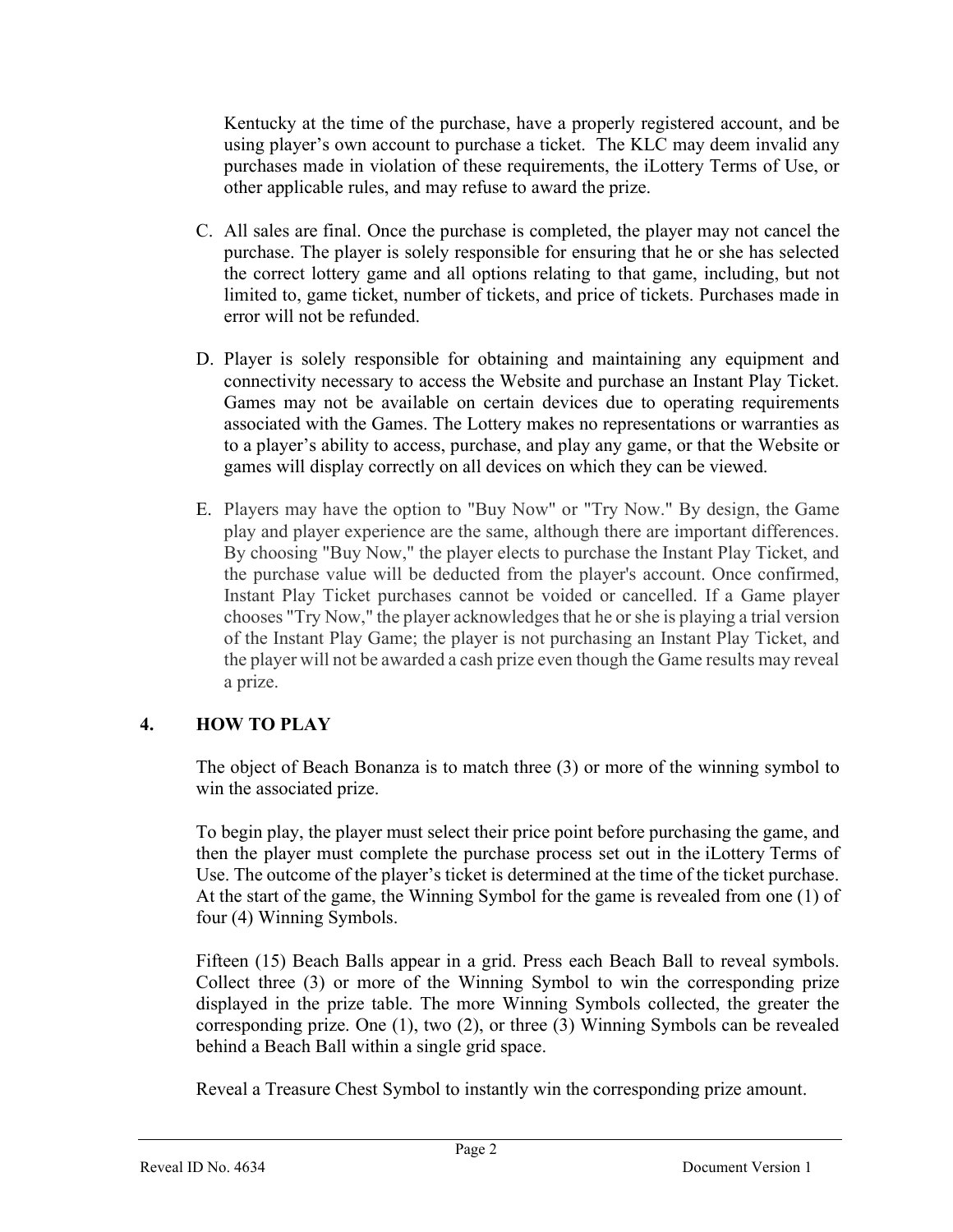Reveal a Fruit Drink Glass Symbol to trigger the Beachy Bonus game.

### Beachy Bonus

The Beachy Bonus begins with a grid of sixteen (16) squares. The player begins with three (3) spins of the grid. When a spin reveals one (1) or more Fruit Drink Glass Symbols on the grid, the square on the grid is "locked" and the player will receive three (3) additional spins. One (1), two (2), or three (3) Fruit Drink Glass Symbols can be found in a single grid space. The remaining unlocked squares on the grid will spin. Collect five (5) or more Fruit Drink Glass Symbols to win the corresponding prize displayed in the prize table. The more Fruit Drink Glass symbols a player accumulates, the larger the win. The Beachy Bonus ends when no spins remain or when all sixteen (16) Fruit Drink Glass symbols are collected. The player wins the prize corresponding to the number of Fruit Drink Glass Symbols collected.

Only one (1) Beachy Bonus game may be awarded.

The game ends when all symbols have been revealed and any triggered bonus game has completed. A message appears, indicating the game's outcome.

## 5. DETERMINATION OF PRIZE WINNERS

- A. iLottery Instant Play Games are games of chance, and the outcome of a play in the case of any Game is determined by the system at the point of purchase and is not affected by the skill, judgment or action of the player. The system distributes outcomes based on the probabilities within the prize structure. The overall chances of winning in a Game at each prize level are determined by the prize structure. Outcome will not be affected by a disconnection from the system after point of purchase.
- B. The revealing of the play symbols on the Instant Play Ticket does not determine if the Instant Play Ticket is a winning Ticket. The revealing of the play symbols is for entertainment purposes only.
- C. A player who validly purchases an iLottery Instant Play Ticket using his or her Fun Club Rewards account, and according to these rules and the iLottery Terms of Use, is the owner of the iLottery Instant Play Ticket, is entitled to any prize won on that ticket, subject to all requirements necessary to claim the prize. An iLottery Instant Play Ticket is a NOT bearer instrument. Neither the electronic record of purchase, nor any other confirmation of the purchase is a bearer instrument. An iLottery Instant Play Ticket may not be assigned or transferred, except as allowed or required by law.
- D. If an iLottery Instant Game play is not played out to completion for any reason, including the interruption of the player, loss of connectivity during game play or Game termination by the Lottery, the player will be notified by email that the Game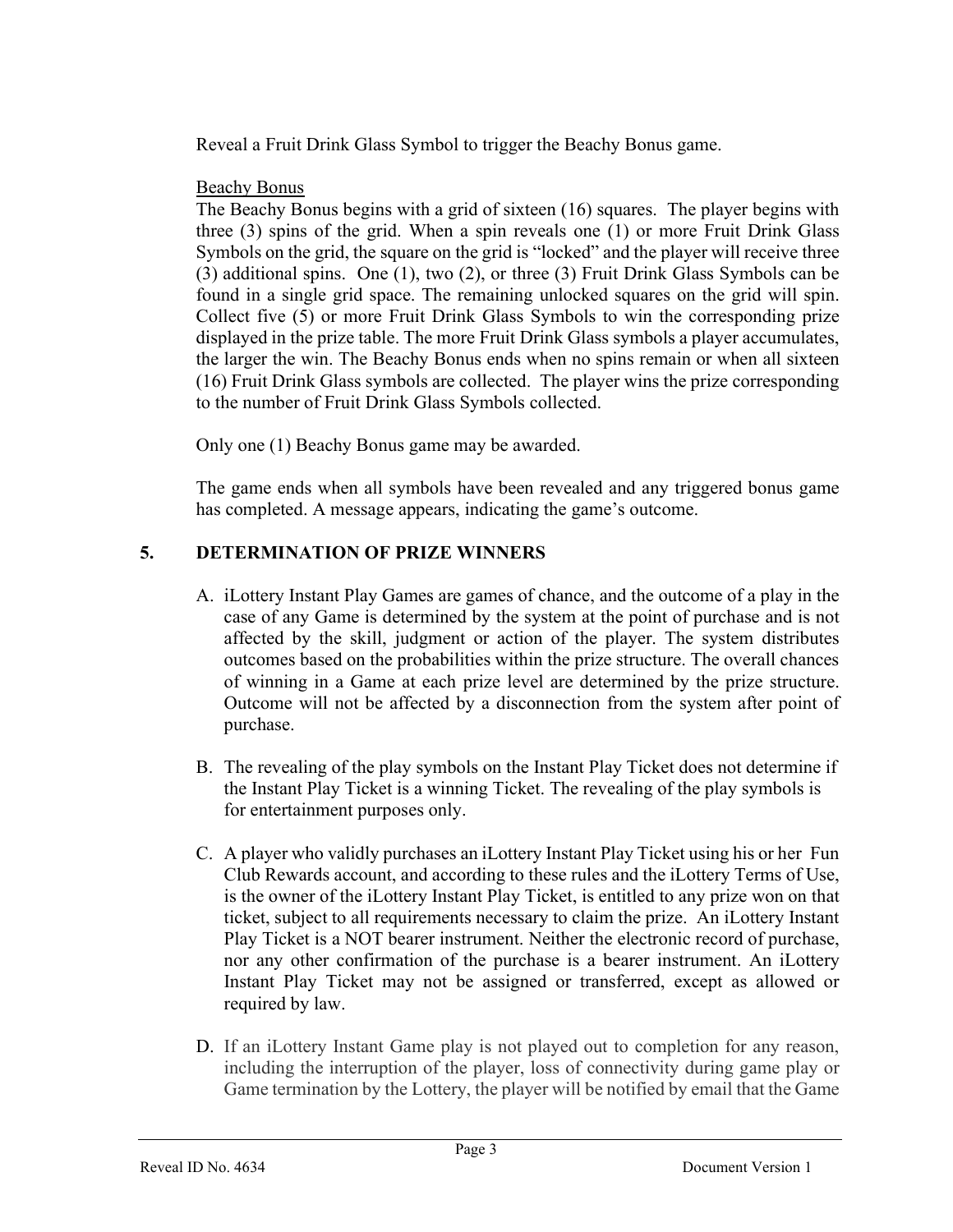has not been completed and that the Game will be available for a specified time. If the play is not completed within that time, play will be completed automatically by the system on the player's behalf to reveal the outcome determined at the point of purchase. The player will be notified by email of such outcome, and the prize claim and payment process remains the same, whether player plays the game to completion or the game is completed automatically.

### 6. PRIZE STRUCTURES AND ODDS

Duplicate prize amounts indicate multiple ways to win the same prize amount; different odds may apply to each way to win.

| <b>Prize Value</b>     | <b>Odds Per Play</b> |
|------------------------|----------------------|
| \$500.00               | 1:2,000,000.00       |
| \$500.00               | 1:2,000,000.00       |
| \$<br>50.00            | 1:2,000,000.00       |
| \$<br>40.00            | 1:2,000,000.00       |
| \$<br>35.00            | 1:2,000,000.00       |
| \$<br>30.00            | 1:2,000,000.00       |
| $\frac{1}{2}$<br>25.00 | 1:2,000,000.00       |
| \$<br>25.00            | 1:1,000,000.00       |
| \$<br>20.00            | 1:1,000,000.00       |
| \$<br>17.50            | 1:1,000,000.00       |
| \$<br>15.00            | 1:666,666.67         |
| \$<br>14.00            | 1:666,666.67         |
| \$<br>13.50            | 1:2,000,000.00       |
| \$<br>13.50            | 1:666,666.67         |
| \$<br>13.00            | 1:2,000,000.00       |
| \$<br>13.00            | 1:500,000.00         |
| \$<br>12.50            | 1:1,000,000.00       |
| \$<br>12.50            | 1:500,000.00         |
| \$<br>12.00            | 1:1,000,000.00       |
| \$<br>12.00            | 1:400,000.00         |
| 11.50<br>\$            | 1:1,000,000.00       |
| \$<br>11.50            | 1:333,333.33         |
| \$<br>11.00            | 1:1,000,000.00       |
| \$<br>11.00            | 1:285,714.29         |
| \$<br>10.50            | 1:666,666.67         |
| \$<br>10.50            | 1:285,714.29         |
| \$<br>10.00            | 1:500,000.00         |
| \$<br>10.00            | 1:181,818.18         |
| \$<br>9.50             | 1:100,000.00         |
| \$<br>9.00             | 1:80,000.00          |

#### PRICE: \$0.10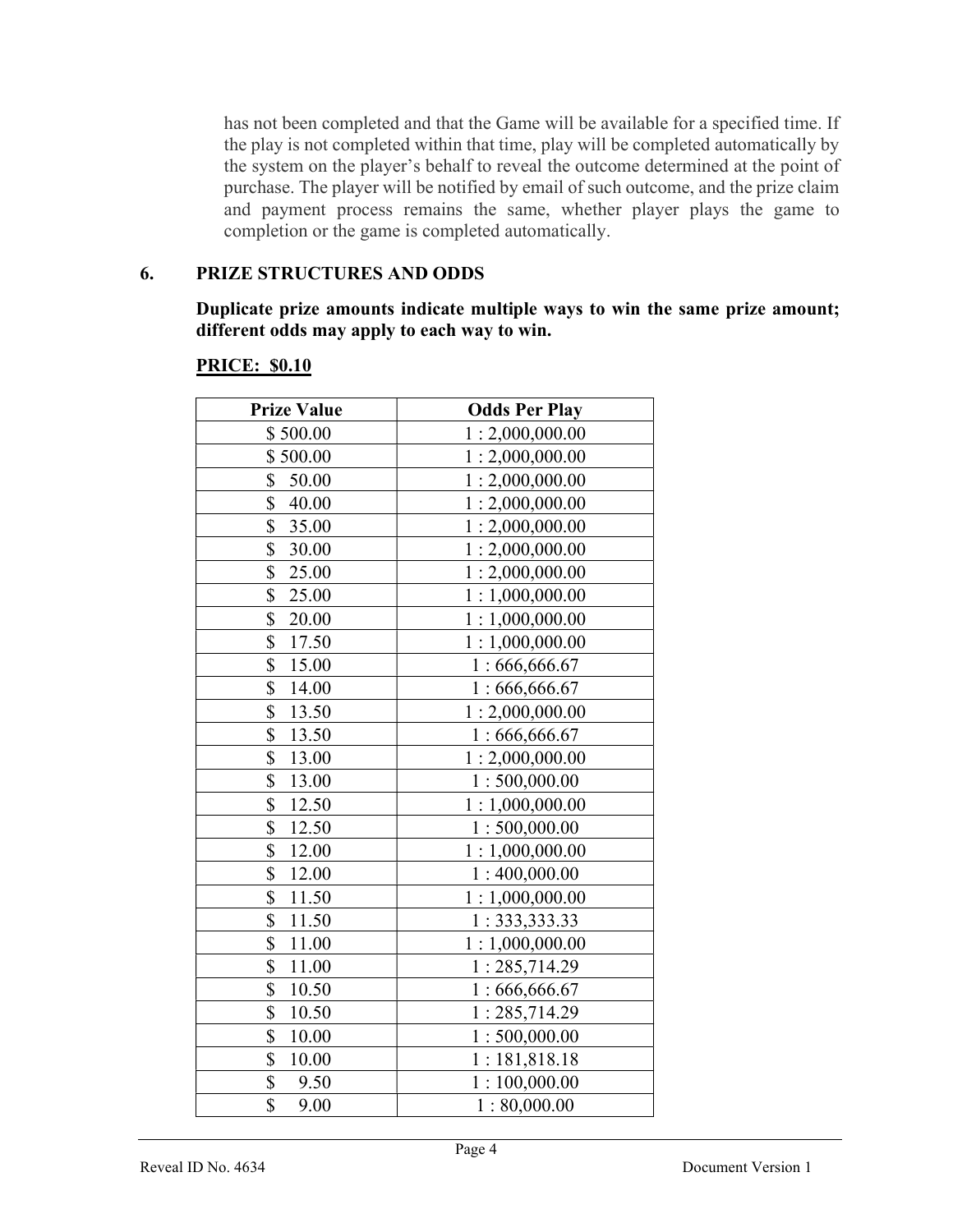| <b>Prize Value</b>                | <b>Odds Per Play</b> |
|-----------------------------------|----------------------|
| \$<br>8.50                        | 1:250,000.00         |
| \$<br>8.50                        | 1:90,909.09          |
| \$<br>8.00                        | 1: 222, 222.22       |
| \$<br>8.00                        | 1:76,923.08          |
| \$<br>7.50                        | 1:200,000.00         |
| \$<br>7.50                        | 1:66,666.67          |
| \$<br>7.00                        | 1:181,818.18         |
| \$<br>7.00                        | 1:58,823.53          |
| \$<br>6.50                        | 1:166,666.67         |
| \$<br>6.50                        | 1:52,631.58          |
| \$<br>6.00                        | 1:142,857.14         |
| \$<br>6.00                        | 1:48,780.49          |
| \$<br>5.50                        | 1: 133,333.33        |
| \$<br>5.50                        | 1:44,444.44          |
| \$<br>5.00                        | 1:80,000.00          |
| \$<br>5.00                        | 1:26,666.67          |
| \$<br>4.50                        | 1:52,631.58          |
| \$<br>4.50                        | 1: 17,857.14         |
| \$<br>4.00                        | 1:40,000.00          |
| \$<br>4.00                        | 1: 13,333.33         |
| \$<br>3.50                        | 1:26,666.67          |
| \$<br>3.50                        | 1:8,888.89           |
| \$<br>3.30                        | 1:4,444.44           |
| \$<br>3.20                        | 1:3,333.33           |
| \$<br>3.10                        | 1:10,638.30          |
| $\frac{1}{2}$<br>3.10             | 1:3,558.72           |
| $\frac{1}{2}$<br>3.00             | 1:8,000.00           |
| $\frac{1}{2}$<br>3.00             | 1:2,666.67           |
| \$<br>2.50                        | 1:6,666.67           |
| \$<br>2.50                        | 1:2,222.22           |
| \$<br>2.30                        | 1: 5,333.33          |
| \$<br>2.30                        | 1:1,777.78           |
| \$<br>2.20                        | 1:4,705.88           |
| $\boldsymbol{\mathsf{S}}$<br>2.20 | 1:1,568.63           |
| \$<br>2.10                        | 1:4,000.00           |
| \$<br>2.10                        | 1:1,333.33           |
| \$<br>2.00                        | 1:3,200.00           |
| \$<br>2.00                        | 1:1,066.67           |
| \$<br>1.80                        | 1:2,666.67           |
| \$<br>1.80                        | 1:888.89             |
| \$<br>1.70                        | 1:2,285.71           |
| \$<br>1.70                        | 1:761.90             |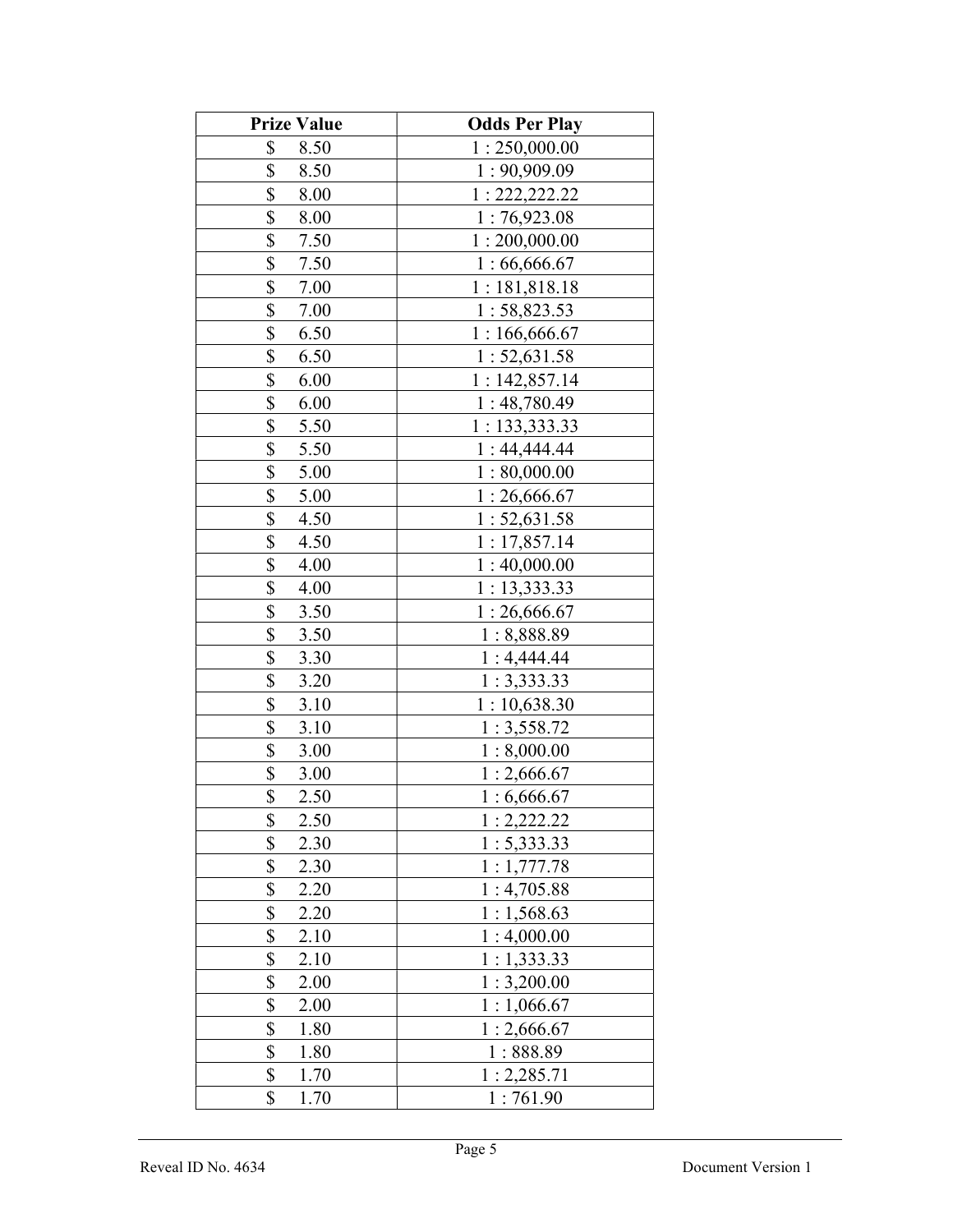| <b>Prize Value</b> | <b>Odds Per Play</b> |
|--------------------|----------------------|
| \$<br>1.60         | 1:500.00             |
| \$<br>1.50         | 1:1,777.78           |
| \$<br>1.50         | 1:592.59             |
| \$<br>1.30         | 1:1,600.00           |
| \$<br>1.30         | 1:533.33             |
| \$<br>1.20         | 1:1,333.33           |
| \$<br>1.20         | 1:444.44             |
| \$<br>1.10         | 1:1,066.67           |
| \$<br>1.10         | 1:355.56             |
| \$<br>1.00         | 1: 5,333.33          |
| \$<br>1.00         | 1:1,777.78           |
| \$<br>0.80         | 1:4,000.00           |
| \$<br>0.80         | 1:1,333.33           |
| \$<br>0.70         | 1:3,200.00           |
| \$<br>0.70         | 1:1,066.67           |
| \$<br>0.60         | 1:2,666.67           |
| \$<br>0.60         | 1:888.89             |
| \$<br>0.50         | 1:400.00             |
| \$<br>0.50         | 1:133.33             |
| \$<br>0.30         | 1:40.00              |
| \$<br>0.20         | 1:10.74              |
| \$<br>0.10         | 1:10.62              |

### PRICE: \$0.20

| <b>Prize Value</b> | <b>Odds Per Play</b> |
|--------------------|----------------------|
| \$1,000.00         | 1:2,000,000.00       |
| \$1,000.00         | 1:2,000,000.00       |
| 100.00<br>\$       | 1:2,000,000.00       |
| \$<br>80.00        | 1:2,000,000.00       |
| \$<br>70.00        | 1:2,000,000.00       |
| \$<br>60.00        | 1:2,000,000.00       |
| \$<br>50.00        | 1:2,000,000.00       |
| \$<br>50.00        | 1:1,000,000.00       |
| \$<br>40.00        | 1:1,000,000.00       |
| \$<br>35.00        | 1:1,000,000.00       |
| \$<br>30.00        | 1:666,666.67         |
| \$<br>28.00        | 1:666,666.67         |
| \$<br>27.00        | 1:2,000,000.00       |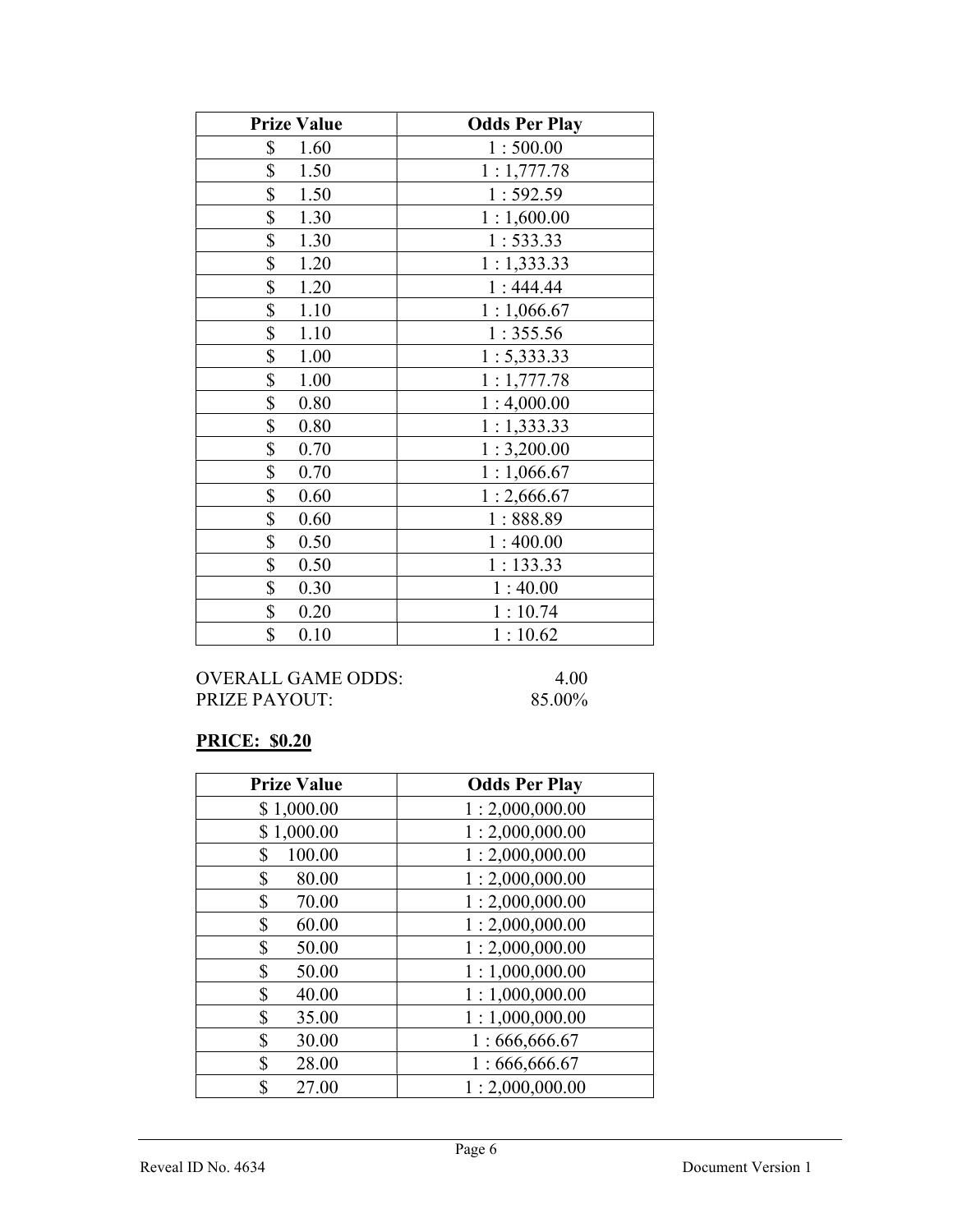| <b>Prize Value</b> | <b>Odds Per Play</b> |
|--------------------|----------------------|
| \$<br>27.00        | 1:666,666.67         |
| \$<br>26.00        | 1:2,000,000.00       |
| \$<br>26.00        | 1:500,000.00         |
| \$<br>25.00        | 1:1,000,000.00       |
| \$<br>25.00        | 1:500,000.00         |
| \$<br>24.00        | 1:1,000,000.00       |
| \$<br>24.00        | 1:400,000.00         |
| \$<br>23.00        | 1:1,000,000.00       |
| \$<br>23.00        | 1: 333, 333.33       |
| \$<br>22.00        | 1:1,000,000.00       |
| \$<br>22.00        | 1:285,714.29         |
| \$<br>21.00        | 1:666,666.67         |
| \$<br>21.00        | 1:285,714.29         |
| \$<br>20.00        | 1:500,000.00         |
| \$<br>20.00        | 1:181,818.18         |
| \$<br>19.00        | 1:100,000.00         |
| \$<br>18.00        | 1:80,000.00          |
| \$<br>17.00        | 1:250,000.00         |
| \$<br>17.00        | 1:90,909.09          |
| \$<br>16.00        | 1: 222, 222.22       |
| \$<br>16.00        | 1:76,923.08          |
| \$<br>15.00        | 1:200,000.00         |
| \$<br>15.00        | 1:66,666.67          |
| \$<br>14.00        | 1:181,818.18         |
| \$<br>14.00        | 1:58,823.53          |
| \$<br>13.00        | 1:166,666.67         |
| \$<br>13.00        | 1: 52, 631.58        |
| \$<br>12.00        | 1:142,857.14         |
| \$<br>12.00        | 1:48,780.49          |
| \$<br>11.00        | 1:133,333.33         |
| \$<br>11.00        | 1:44,444.44          |
| \$<br>10.00        | 1:80,000.00          |
| \$<br>10.00        | 1:26,666.67          |
| \$<br>9.00         | 1:52,631.58          |
| \$<br>9.00         | 1:17,857.14          |
| \$<br>8.00         | 1:40,000.00          |
| \$<br>8.00         | 1: 13,333.33         |
| \$<br>7.00         | 1:26,666.67          |
| \$<br>7.00         | 1:8,888.89           |
| \$<br>6.60         | 1:4,444.44           |
| \$<br>6.40         | 1:3,333.33           |
| \$<br>6.20         | 1:10,638.30          |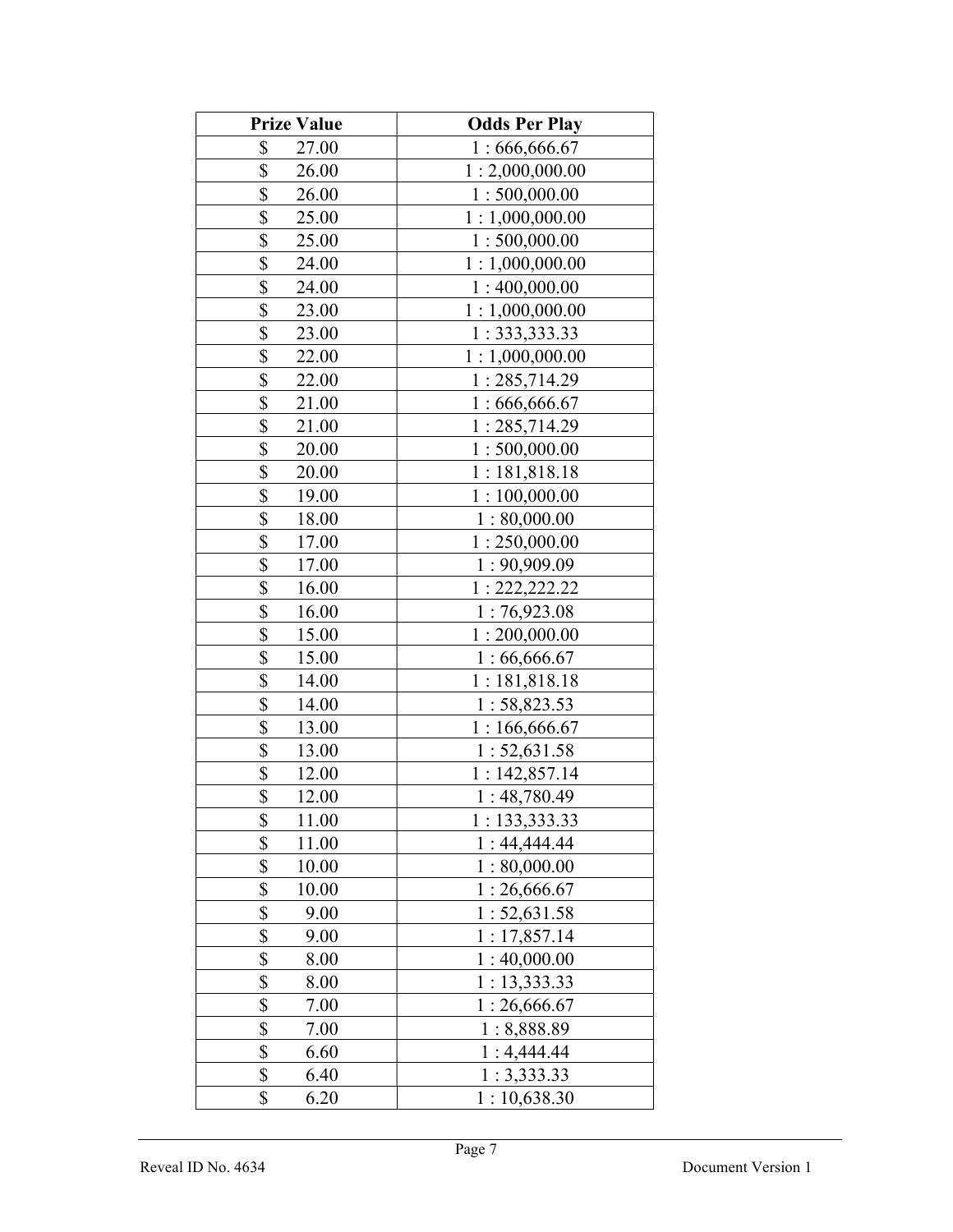| <b>Prize Value</b>  | <b>Odds Per Play</b> |
|---------------------|----------------------|
| \$<br>6.20          | 1:3,558.72           |
| \$<br>6.00          | 1:8,000.00           |
| \$<br>6.00          | 1:2,666.67           |
| \$<br>5.00          | 1:6,666.67           |
| \$<br>5.00          | 1:2,222.22           |
| \$<br>4.60          | 1: 5,333.33          |
| \$<br>4.60          | 1:1,777.78           |
| \$<br>4.40          | 1:4,705.88           |
| \$<br>4.40          | 1:1,568.63           |
| \$<br>4.20          | 1:4,000.00           |
| \$<br>4.20          | 1:1,333.33           |
| \$<br>4.00          | 1:3,200.00           |
| \$<br>4.00          | 1:1,066.67           |
| \$<br>3.60          | 1:2,666.67           |
| \$<br>3.60          | 1:888.89             |
| \$<br>3.40          | 1: 2,285.71          |
| \$<br>3.40          | 1:761.90             |
| \$<br>3.20          | 1:500.00             |
| \$<br>3.00          | 1:1,777.78           |
| \$<br>3.00          | 1:592.59             |
| \$<br>2.60          | 1:1,600.00           |
| \$<br>2.60          | 1:533.33             |
| \$<br>2.40          | 1:1,333.33           |
| \$<br>2.40          | 1:444.44             |
| \$<br>2.20          | 1:1,066.67           |
| \$<br>2.20          | 1:355.56             |
| \$<br>2.00          | 1:5,333.33           |
| \$<br>2.00          | 1:1,777.78           |
| \$<br>1.60          | 1:4,000.00           |
| \$<br>1.60          | 1:1,333.33           |
| \$<br>1.40          | 1:3,200.00           |
| \$<br>1.40          | 1:1,066.67           |
| \$<br>1.20          | 1:2,666.67           |
| \$<br>1.20          | 1:888.89             |
| \$<br>1.00          | 1:400.00             |
| \$<br>1.00          | 1:133.33             |
| \$<br>0.60          | 1:40.00              |
| \$<br>0.40          | 1:10.74              |
| \$<br>0.20          | 1:10.62              |
| OVED ALL CAME ODDS. | 4. ስስ                |

OVERALL GAME ODDS: 4.00 PRIZE PAYOUT: 85.00%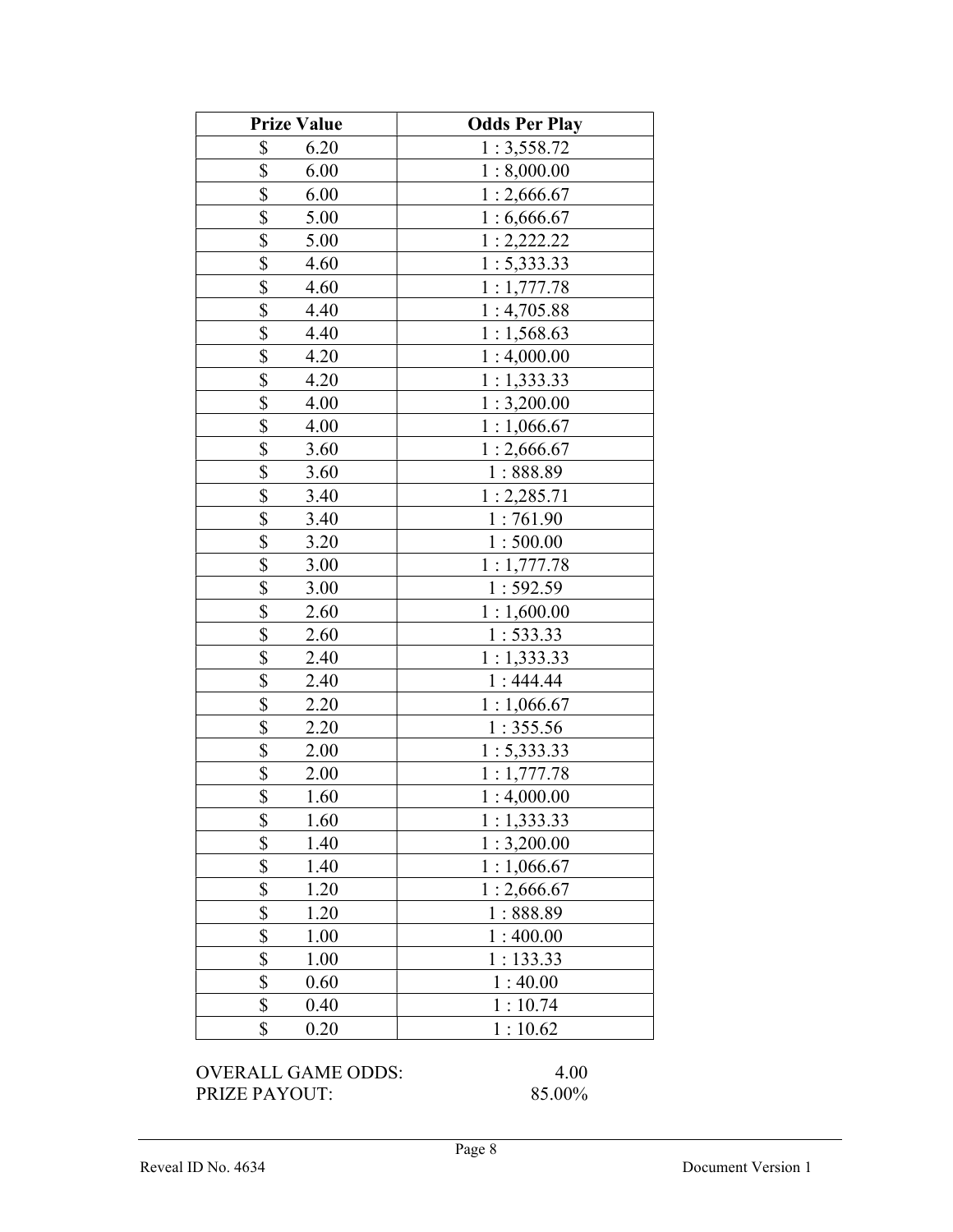### PRICE: \$0.50

| <b>Prize Value</b> | <b>Odds Per Play</b> |
|--------------------|----------------------|
| \$2,500.00         | 1:2,000,000.00       |
| \$2,500.00         | 1:2,000,000.00       |
| \$<br>250.00       | 1:2,000,000.00       |
| \$<br>200.00       | 1:2,000,000.00       |
| \$<br>175.00       | 1:2,000,000.00       |
| \$<br>150.00       | 1:2,000,000.00       |
| \$<br>125.00       | 1:2,000,000.00       |
| \$<br>125.00       | 1:1,000,000.00       |
| \$<br>100.00       | 1:1,000,000.00       |
| \$<br>87.50        | 1:1,000,000.00       |
| \$<br>75.00        | 1:666,666.67         |
| \$<br>70.00        | 1:666,666.67         |
| \$<br>67.50        | 1:2,000,000.00       |
| \$<br>67.50        | 1:666,666.67         |
| \$<br>65.00        | 1:2,000,000.00       |
| \$<br>65.00        | 1:500,000.00         |
| \$<br>62.50        | 1:1,000,000.00       |
| \$<br>62.50        | 1:500,000.00         |
| \$<br>60.00        | 1:1,000,000.00       |
| \$<br>60.00        | 1:400,000.00         |
| \$<br>57.50        | 1:1,000,000.00       |
| \$<br>57.50        | 1: 333, 333.33       |
| \$<br>55.00        | 1:1,000,000.00       |
| \$<br>55.00        | 1:285,714.29         |
| \$<br>52.50        | 1:666,666.67         |
| \$<br>52.50        | 1:285,714.29         |
| \$<br>50.00        | 1:500,000.00         |
| \$<br>50.00        | 1:181,818.18         |
| \$<br>47.50        | 1:100,000.00         |
| \$<br>45.00        | 1:80,000.00          |
| \$<br>42.50        | 1:250,000.00         |
| \$<br>42.50        | 1:90,909.09          |
| \$<br>40.00        | 1: 222, 222.22       |
| \$<br>40.00        | 1:76,923.08          |
| \$<br>37.50        | 1:200,000.00         |
| \$<br>37.50        | 1:66,666.67          |
| \$<br>35.00        | 1:181,818.18         |
| \$<br>35.00        | 1:58,823.53          |
| \$<br>32.50        | 1:166,666.67         |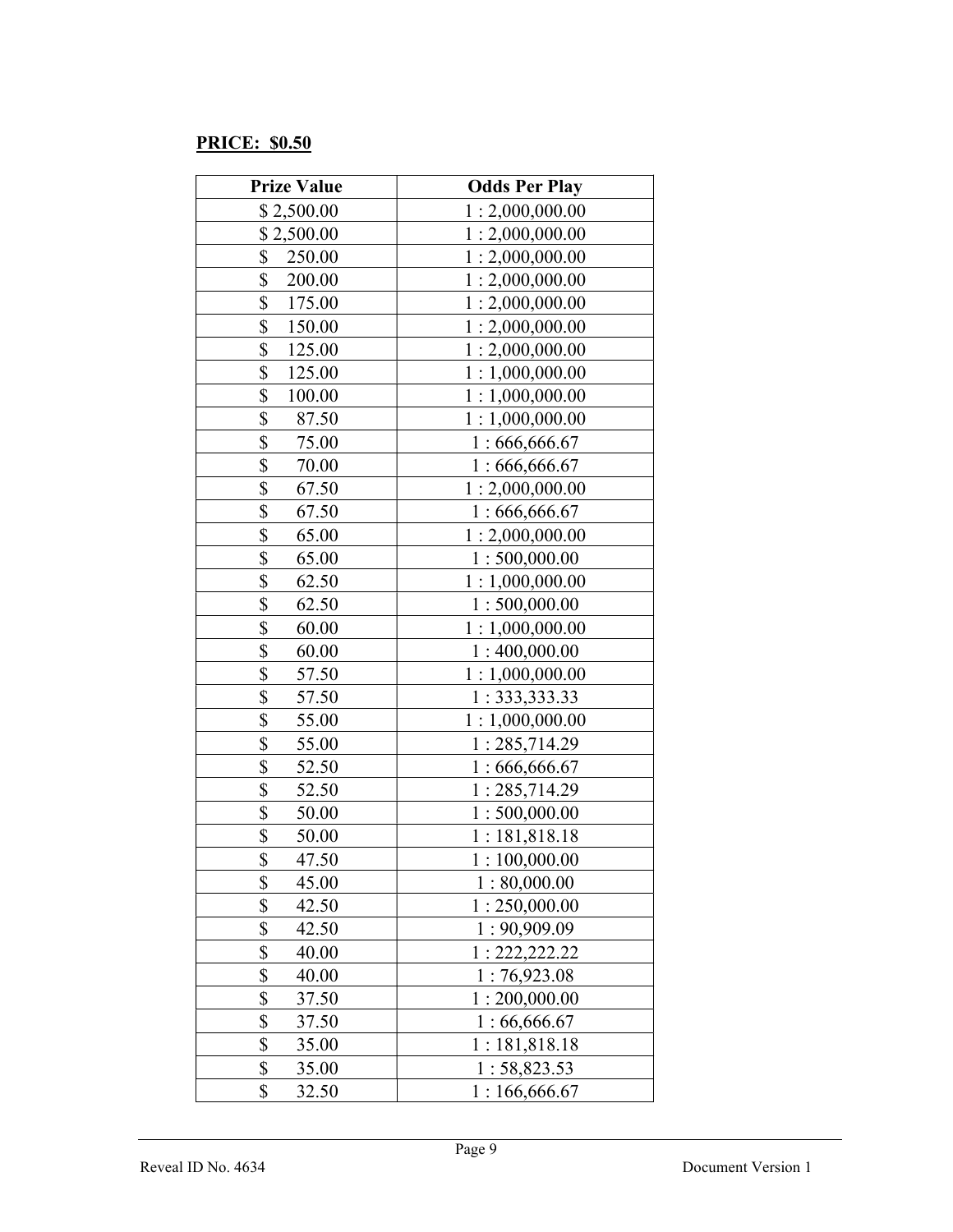| <b>Prize Value</b> | <b>Odds Per Play</b> |
|--------------------|----------------------|
| \$<br>32.50        | 1:52,631.58          |
| \$<br>30.00        | 1:142,857.14         |
| \$<br>30.00        | 1:48,780.49          |
| \$<br>27.50        | 1: 133,333.33        |
| \$<br>27.50        | 1:44,444.44          |
| \$<br>25.00        | 1:80,000.00          |
| \$<br>25.00        | 1:26,666.67          |
| \$<br>22.50        | 1:52,631.58          |
| \$<br>22.50        | 1:17,857.14          |
| \$<br>20.00        | 1:40,000.00          |
| \$<br>20.00        | 1: 13,333.33         |
| \$<br>17.50        | 1:26,666.67          |
| \$<br>17.50        | 1:8,888.89           |
| \$<br>16.50        | 1:4,444.44           |
| \$<br>16.00        | 1:3,333.33           |
| \$<br>15.50        | 1:10,638.30          |
| \$<br>15.50        | 1:3,558.72           |
| \$<br>15.00        | 1:8,000.00           |
| \$<br>15.00        | 1:2,666.67           |
| \$<br>12.50        | 1:6,666.67           |
| \$<br>12.50        | 1:2,222.22           |
| \$<br>11.50        | 1: 5,333.33          |
| \$<br>11.50        | 1:1,777.78           |
| \$<br>11.00        | 1:4,705.88           |
| \$<br>11.00        | 1:1,568.63           |
| \$<br>10.50        | 1:4,000.00           |
| \$<br>10.50        | 1:1,333.33           |
| \$<br>10.00        | 1:3,200.00           |
| \$<br>10.00        | 1:1,066.67           |
| \$<br>9.00         | 1:2,666.67           |
| \$<br>9.00         | 1:888.89             |
| \$<br>8.50         | 1:2,285.71           |
| \$<br>8.50         | 1:761.90             |
| \$<br>8.00         | 1:500.00             |
| \$<br>7.50         | 1:1,777.78           |
| \$<br>7.50         | 1:592.59             |
| \$<br>6.50         | 1:1,600.00           |
| \$<br>6.50         | 1:533.33             |
| \$<br>6.00         | 1:1,333.33           |
| \$<br>6.00         | 1:444.44             |
| \$<br>5.50         | 1:1,066.67           |
| \$<br>5.50         | 1:355.56             |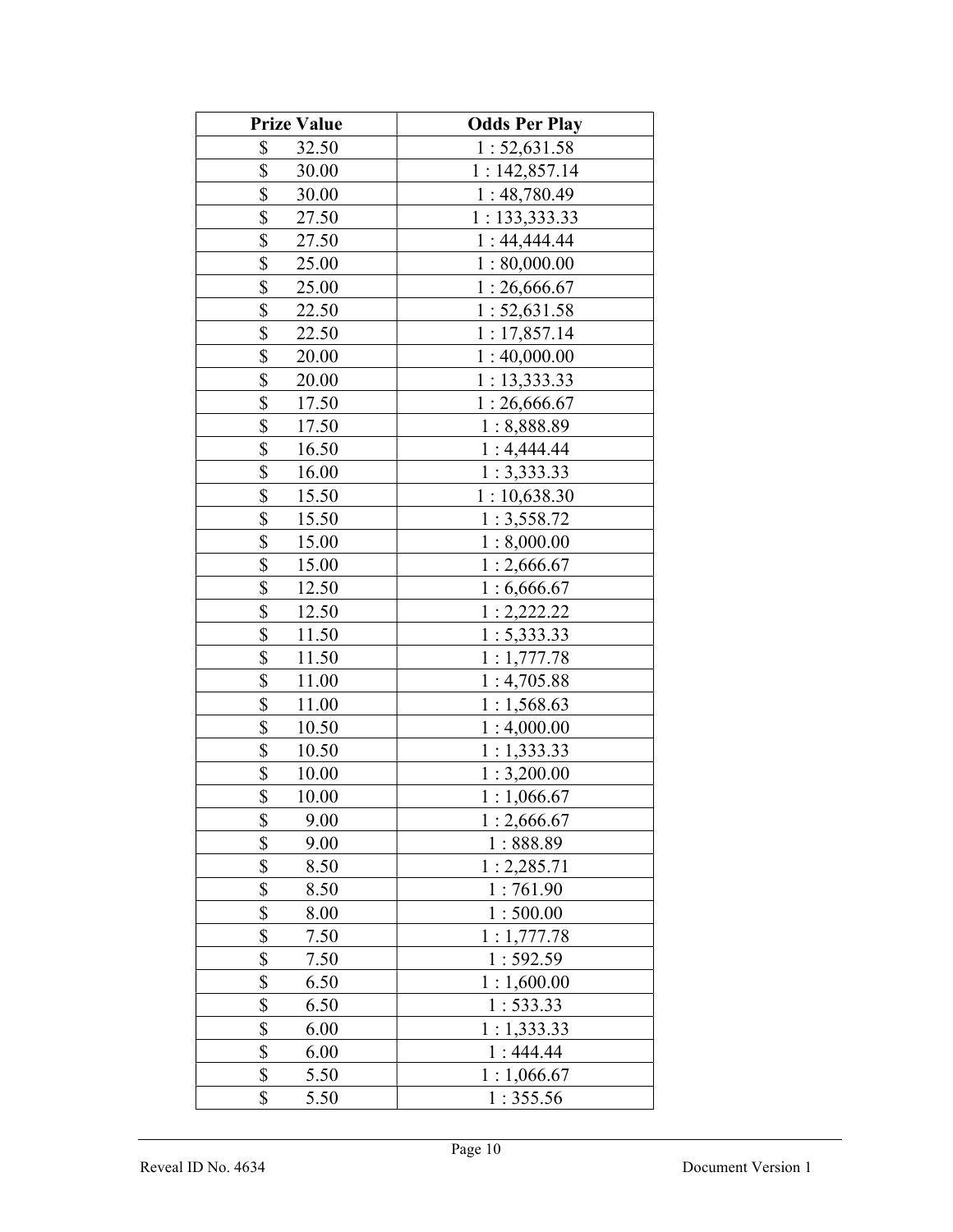| <b>Prize Value</b> | <b>Odds Per Play</b> |
|--------------------|----------------------|
| \$<br>5.00         | 1: 5,333.33          |
| \$<br>5.00         | 1:1,777.78           |
| \$<br>4.00         | 1:4,000.00           |
| \$<br>4.00         | 1:1,333.33           |
| \$<br>3.50         | 1:3,200.00           |
| \$<br>3.50         | 1:1,066.67           |
| \$<br>3.00         | 1:2,666.67           |
| \$<br>3.00         | 1:888.89             |
| \$<br>2.50         | 1:400.00             |
| \$<br>2.50         | 1:133.33             |
| \$<br>1.50         | 1:40.00              |
| \$<br>1.00         | 1:10.74              |
| \$<br>0.50         | 1:10.62              |

## PRICE: \$1.00

| <b>Prize Value</b> | <b>Odds Per Play</b> |
|--------------------|----------------------|
| \$5,000.00         | 1:2,000,000.00       |
| \$5,000.00         | 1:2,000,000.00       |
| \$<br>500.00       | 1:2,000,000.00       |
| \$<br>400.00       | 1:2,000,000.00       |
| \$<br>350.00       | 1:2,000,000.00       |
| \$<br>300.00       | 1:2,000,000.00       |
| \$<br>250.00       | 1:2,000,000.00       |
| \$<br>250.00       | 1:1,000,000.00       |
| \$<br>200.00       | 1:1,000,000.00       |
| \$<br>175.00       | 1:1,000,000.00       |
| \$<br>150.00       | 1:666,666.67         |
| \$<br>140.00       | 1:666,666.67         |
| \$<br>135.00       | 1:2,000,000.00       |
| \$<br>135.00       | 1:666,666.67         |
| \$<br>130.00       | 1:2,000,000.00       |
| \$<br>130.00       | 1:500,000.00         |
| \$<br>125.00       | 1:1,000,000.00       |
| \$<br>125.00       | 1:500,000.00         |
| \$<br>120.00       | 1:1,000,000.00       |
| \$<br>120.00       | 1:400,000.00         |
| \$<br>115.00       | 1:1,000,000.00       |
| \$<br>115.00       | 1:333,333.33         |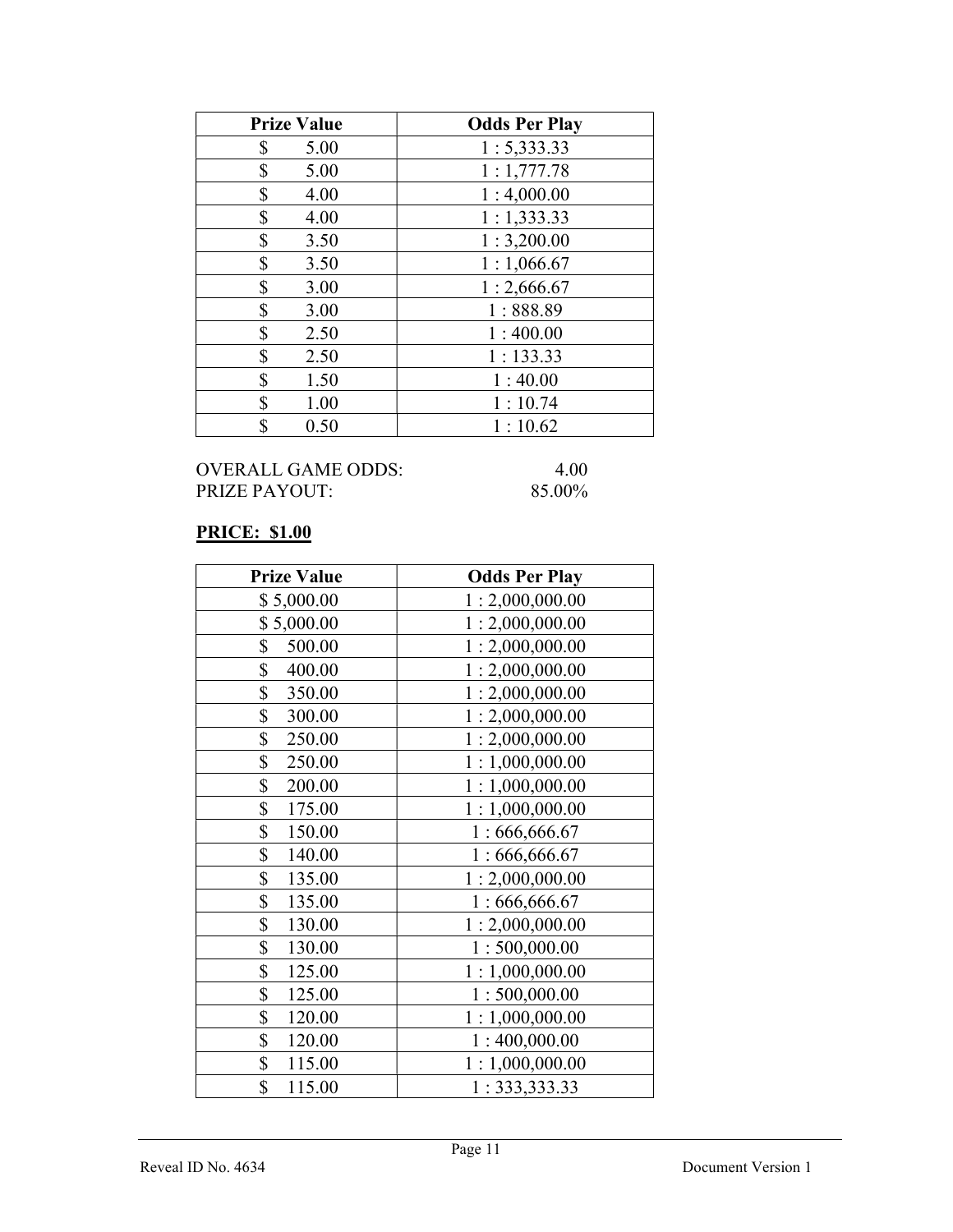| <b>Prize Value</b> | <b>Odds Per Play</b> |
|--------------------|----------------------|
| \$<br>110.00       | 1:1,000,000.00       |
| \$<br>110.00       | 1:285,714.29         |
| \$<br>105.00       | 1:666,666.67         |
| \$<br>105.00       | 1:285,714.29         |
| \$<br>100.00       | 1:500,000.00         |
| \$<br>100.00       | 1:181,818.18         |
| \$<br>95.00        | 1:100,000.00         |
| \$<br>90.00        | 1:80,000.00          |
| \$<br>85.00        | 1:250,000.00         |
| \$<br>85.00        | 1:90,909.09          |
| \$<br>80.00        | 1:222,222.22         |
| \$<br>80.00        | 1:76,923.08          |
| \$<br>75.00        | 1:200,000.00         |
| \$<br>75.00        | 1:66,666.67          |
| \$<br>70.00        | 1:181,818.18         |
| \$<br>70.00        | 1:58,823.53          |
| \$<br>65.00        | 1:166,666.67         |
| \$<br>65.00        | 1: 52, 631.58        |
| \$<br>60.00        | 1:142,857.14         |
| \$<br>60.00        | 1:48,780.49          |
| \$<br>55.00        | 1: 133,333.33        |
| \$<br>55.00        | 1:44,444.44          |
| \$<br>50.00        | 1:80,000.00          |
| \$<br>50.00        | 1:26,666.67          |
| \$<br>45.00        | 1: 52, 631.58        |
| \$<br>45.00        | 1:17,857.14          |
| \$<br>40.00        | 1:40,000.00          |
| \$<br>40.00        | 1: 13,333.33         |
| \$<br>35.00        | 1:26,666.67          |
| \$<br>35.00        | 1:8,888.89           |
| \$<br>33.00        | 1:4,444.44           |
| \$<br>32.00        | 1:3,333.33           |
| \$<br>31.00        | 1:10,638.30          |
| \$<br>31.00        | 1:3,558.72           |
| \$<br>30.00        | 1:8,000.00           |
| \$<br>30.00        | 1:2,666.67           |
| \$<br>25.00        | 1:6,666.67           |
| \$<br>25.00        | 1:2,222.22           |
| \$<br>23.00        | 1:5,333.33           |
| \$<br>23.00        | 1:1,777.78           |
| \$<br>22.00        | 1:4,705.88           |
| \$<br>22.00        | 1:1,568.63           |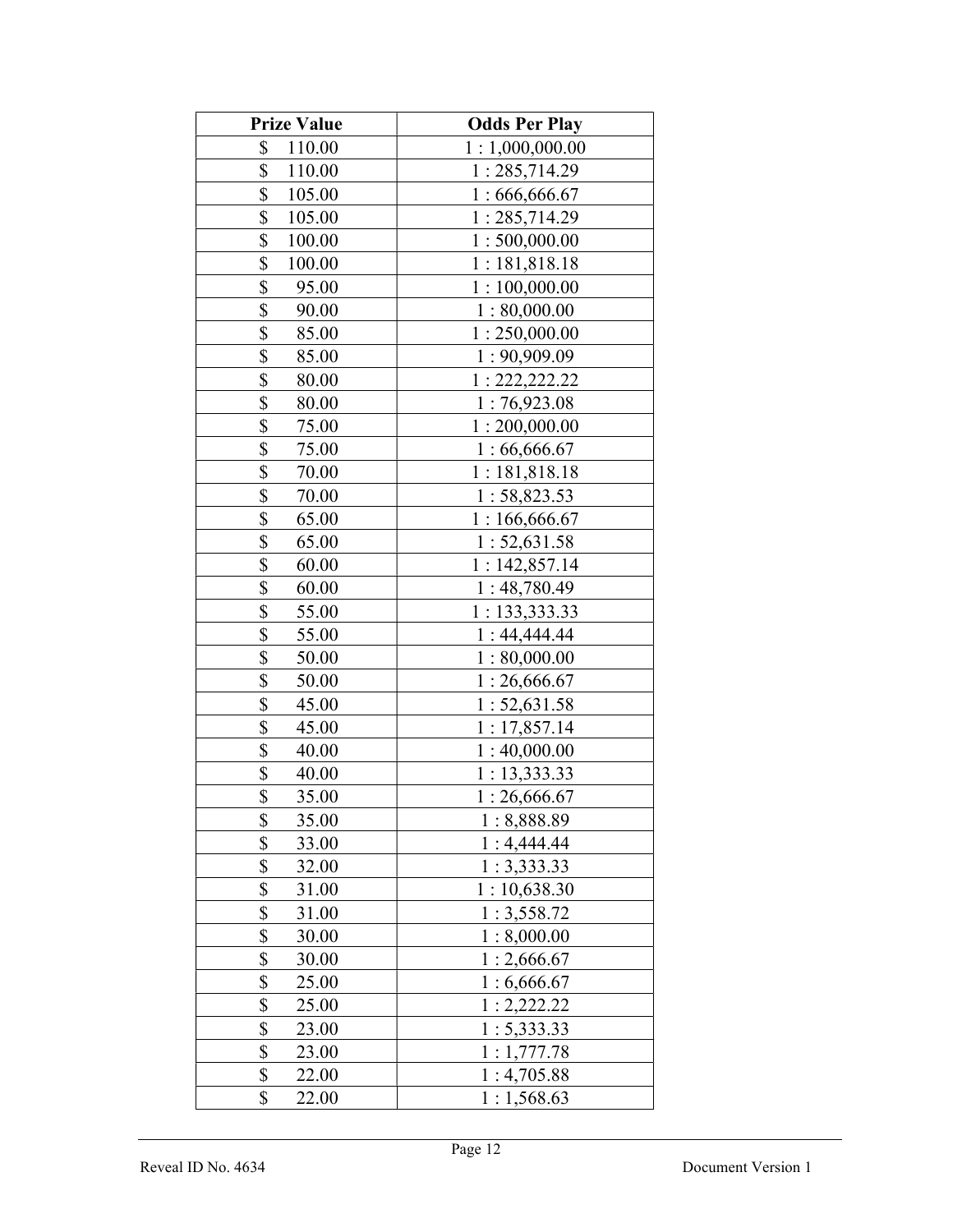| <b>Prize Value</b>               | <b>Odds Per Play</b> |
|----------------------------------|----------------------|
| \$<br>21.00                      | 1:4,000.00           |
| \$<br>21.00                      | 1:1,333.33           |
| \$<br>20.00                      | 1:3,200.00           |
| $\overline{\mathbb{S}}$<br>20.00 | 1:1,066.67           |
| \$<br>18.00                      | 1:2,666.67           |
| \$<br>18.00                      | 1:888.89             |
| \$<br>17.00                      | 1:2,285.71           |
| \$<br>17.00                      | 1:761.90             |
| $\overline{\$}$<br>16.00         | 1:500.00             |
| \$<br>15.00                      | 1:1,777.78           |
| \$<br>15.00                      | 1:592.59             |
| \$<br>13.00                      | 1:1,600.00           |
| \$<br>13.00                      | 1:533.33             |
| \$<br>12.00                      | 1:1,333.33           |
| \$<br>12.00                      | 1:444.44             |
| \$<br>11.00                      | 1:1,066.67           |
| \$<br>11.00                      | 1:355.56             |
| \$<br>10.00                      | 1: 5,333.33          |
| \$<br>10.00                      | 1:1,777.78           |
| \$<br>8.00                       | 1:4,000.00           |
| \$<br>8.00                       | 1:1,333.33           |
| \$<br>7.00                       | 1:3,200.00           |
| \$<br>7.00                       | 1:1,066.67           |
| $\overline{\$}$<br>6.00          | 1:2,666.67           |
| \$<br>6.00                       | 1:888.89             |
| \$<br>5.00                       | 1:400.00             |
| \$<br>5.00                       | 1:133.33             |
| \$<br>3.00                       | 1:40.00              |
| \$<br>2.00                       | 1:10.74              |
| \$<br>1.00                       | 1:10.62              |

## PRICE: \$2.00

| <b>Prize Value</b> | <b>Odds Per Play</b> |
|--------------------|----------------------|
| \$10,000.00        | 1:2,000,000.00       |
| \$10,000.00        | 1:2,000,000.00       |
| 1,000.00           | 1:2,000,000.00       |
| 800.00             | 1:2,000,000.00       |
| 700.00             | 1:2,000,000.00       |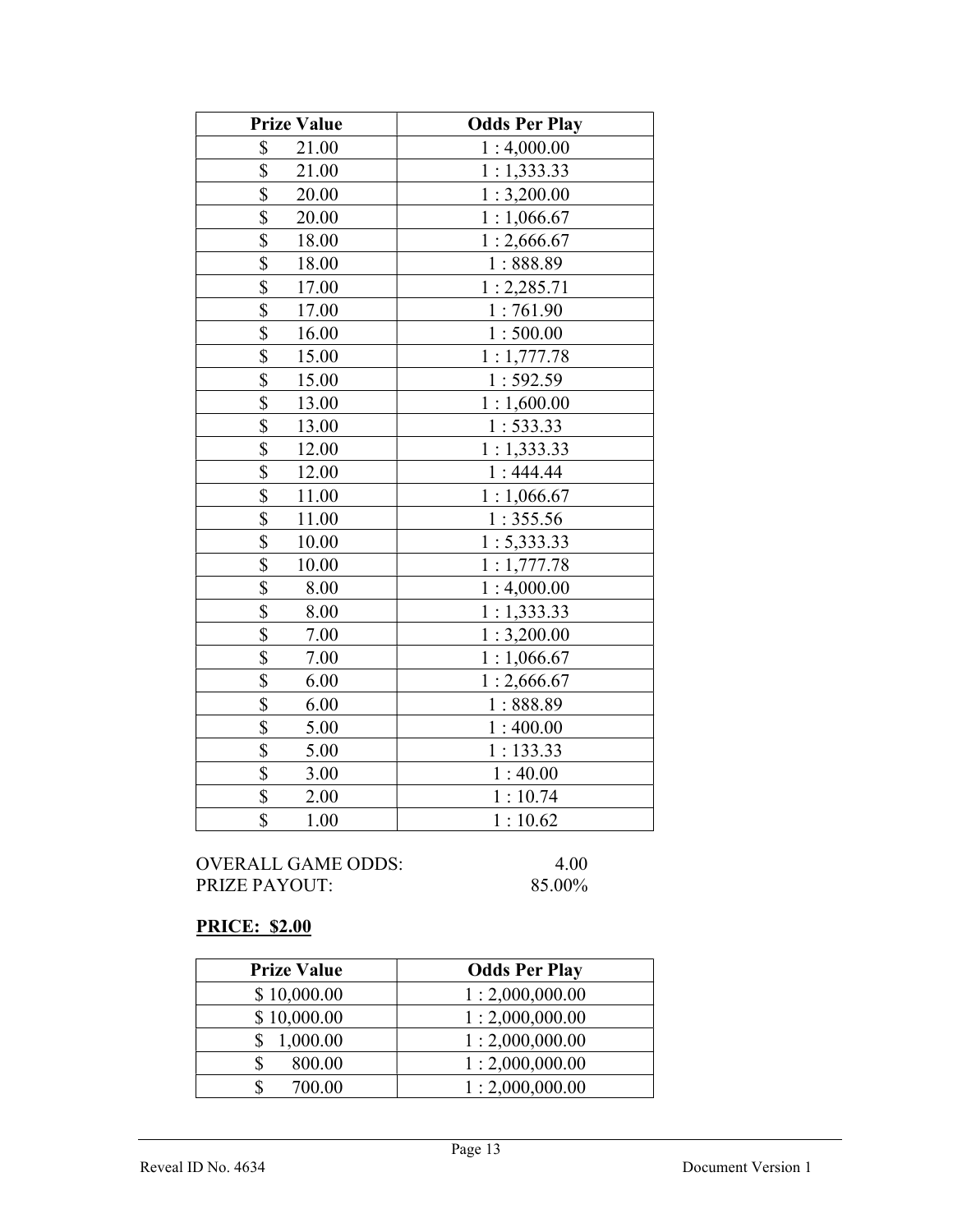| <b>Prize Value</b>                  | <b>Odds Per Play</b> |
|-------------------------------------|----------------------|
| \$<br>600.00                        | 1:2,000,000.00       |
| \$<br>500.00                        | 1:2,000,000.00       |
| \$<br>500.00                        | 1:1,000,000.00       |
| \$<br>400.00                        | 1:1,000,000.00       |
| \$<br>350.00                        | 1:1,000,000.00       |
| \$<br>300.00                        | 1:666,666.67         |
| \$<br>280.00                        | 1:666,666.67         |
| \$<br>270.00                        | 1:2,000,000.00       |
| \$<br>270.00                        | 1:666,666.67         |
| \$<br>260.00                        | 1:2,000,000.00       |
| \$<br>260.00                        | 1:500,000.00         |
| \$<br>250.00                        | 1:1,000,000.00       |
| \$<br>250.00                        | 1:500,000.00         |
| \$<br>240.00                        | 1:1,000,000.00       |
| \$<br>240.00                        | 1:400,000.00         |
| \$<br>230.00                        | 1:1,000,000.00       |
| \$<br>230.00                        | 1: 333, 333.33       |
| \$<br>220.00                        | 1:1,000,000.00       |
| \$<br>220.00                        | 1:285,714.29         |
| \$<br>210.00                        | 1:666,666.67         |
| \$<br>210.00                        | 1:285,714.29         |
| \$<br>200.00                        | 1:500,000.00         |
| \$<br>200.00                        | 1:181,818.18         |
| \$<br>190.00                        | 1:100,000.00         |
| \$<br>180.00                        | 1:80,000.00          |
| $\boldsymbol{\mathsf{S}}$<br>170.00 | 1:250,000.00         |
| $\boldsymbol{\mathsf{S}}$<br>170.00 | 1:90,909.09          |
| \$<br>160.00                        | 1: 222, 222.22       |
| \$<br>160.00                        | 1:76,923.08          |
| \$<br>150.00                        | 1:200,000.00         |
| \$<br>150.00                        | 1:66,666.67          |
| \$<br>140.00                        | 1:181,818.18         |
| \$<br>140.00                        | 1:58,823.53          |
| \$<br>130.00                        | 1:166,666.67         |
| \$<br>130.00                        | 1: 52, 631.58        |
| \$<br>120.00                        | 1:142,857.14         |
| \$<br>120.00                        | 1:48,780.49          |
| \$<br>110.00                        | 1: 133, 333.33       |
| \$<br>110.00                        | 1:44,444.44          |
| \$<br>100.00                        | 1:80,000.00          |
| \$<br>100.00                        | 1:26,666.67          |
| \$<br>90.00                         | 1: 52, 631.58        |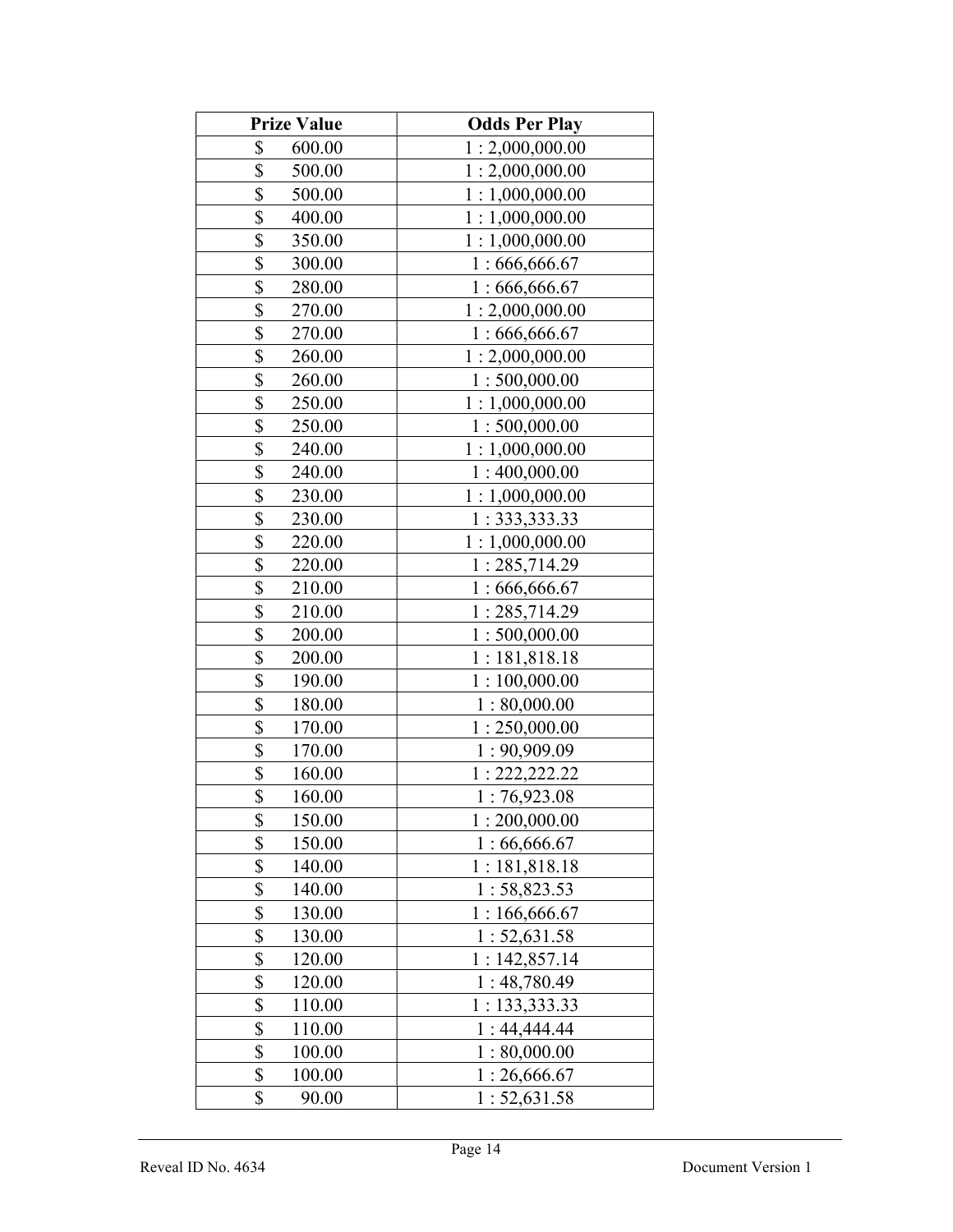| <b>Prize Value</b>                 | <b>Odds Per Play</b> |
|------------------------------------|----------------------|
| \$<br>90.00                        | 1:17,857.14          |
| \$<br>80.00                        | 1:40,000.00          |
| \$<br>80.00                        | 1:13,333.33          |
| \$<br>70.00                        | 1:26,666.67          |
| \$<br>70.00                        | 1:8,888.89           |
| \$<br>66.00                        | 1:4,444.44           |
| \$<br>64.00                        | 1:3,333.33           |
| \$<br>62.00                        | 1:10,638.30          |
| \$<br>62.00                        | 1:3,558.72           |
| \$<br>60.00                        | 1:8,000.00           |
| \$<br>60.00                        | 1:2,666.67           |
| \$<br>50.00                        | 1:6,666.67           |
| \$<br>50.00                        | 1:2,222.22           |
| \$<br>46.00                        | 1:5,333.33           |
| \$<br>46.00                        | 1:1,777.78           |
| \$<br>44.00                        | 1:4,705.88           |
| \$<br>44.00                        | 1:1,568.63           |
| \$<br>42.00                        | 1:4,000.00           |
| \$<br>42.00                        | 1:1,333.33           |
| \$<br>40.00                        | 1:3,200.00           |
| \$<br>40.00                        | 1:1,066.67           |
| \$<br>36.00                        | 1:2,666.67           |
| \$<br>36.00                        | 1:888.89             |
| \$<br>34.00                        | 1:2,285.71           |
| \$<br>34.00                        | 1:761.90             |
| $\boldsymbol{\mathsf{S}}$<br>32.00 | 1:500.00             |
| $\frac{1}{2}$<br>30.00             | 1:1,777.78           |
| $\overline{\$}$<br>30.00           | 1:592.59             |
| $\overline{\$}$<br>26.00           | 1:1,600.00           |
| \$<br>26.00                        | 1:533.33             |
| \$<br>24.00                        | 1:1,333.33           |
| \$<br>24.00                        | 1:444.44             |
| \$<br>22.00                        | 1:1,066.67           |
| \$<br>22.00                        | 1:355.56             |
| \$<br>20.00                        | 1: 5,333.33          |
| \$<br>20.00                        | 1:1,777.78           |
| \$<br>16.00                        | 1:4,000.00           |
| \$<br>16.00                        | 1:1,333.33           |
| \$<br>14.00                        | 1:3,200.00           |
| \$<br>14.00                        | 1:1,066.67           |
| \$<br>12.00                        | 1:2,666.67           |
| \$<br>12.00                        | 1:888.89             |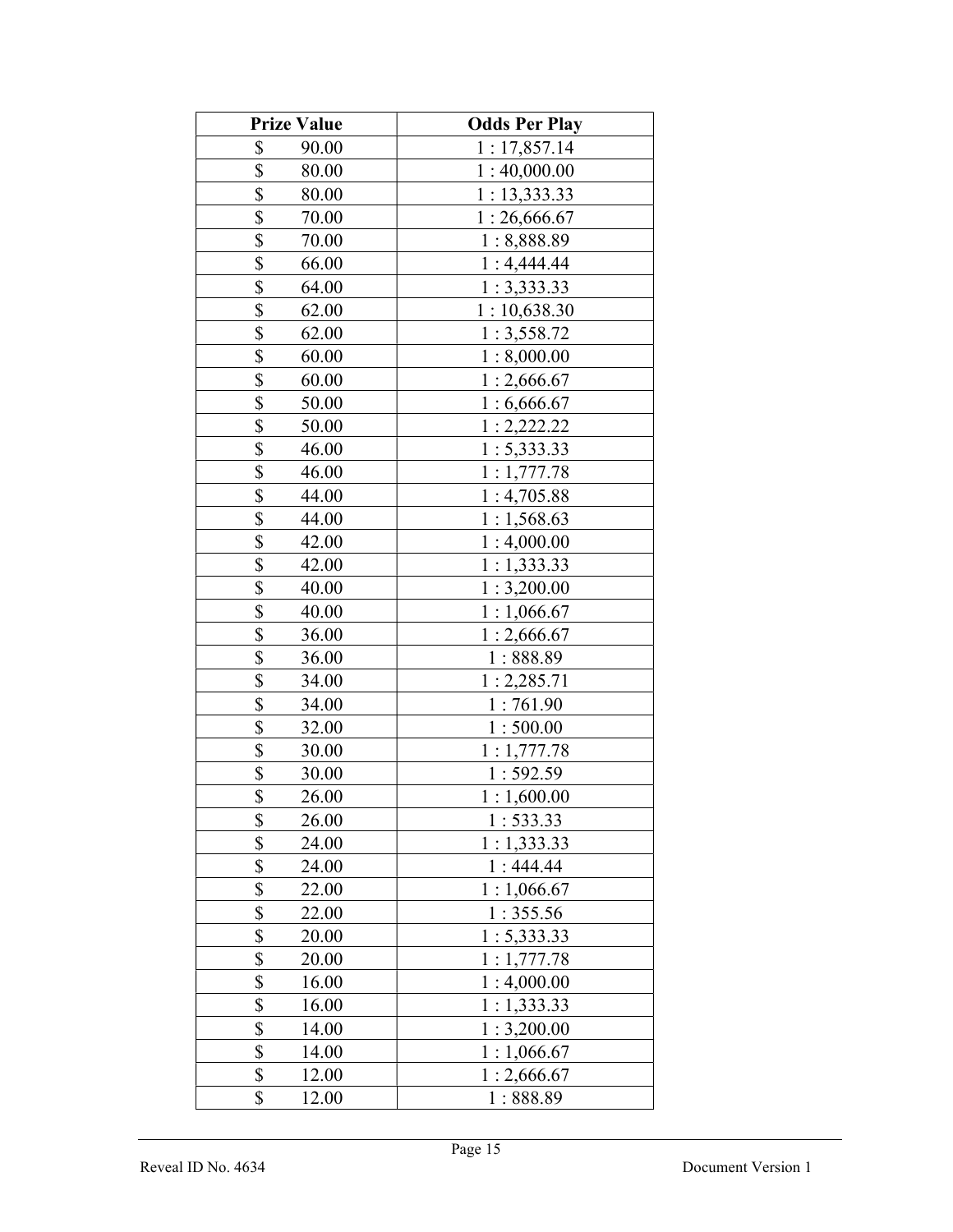| <b>Prize Value</b> | <b>Odds Per Play</b> |
|--------------------|----------------------|
| 10.00              | 1:400.00             |
| 10.00              | 1:133.33             |
| 6.00               | 1:40.00              |
| 4.00               | 1:10.74              |
| 2.00               | 1:10.62              |

## PRICE: \$3.00

| <b>Prize Value</b>                  | <b>Odds Per Play</b> |
|-------------------------------------|----------------------|
| \$15,000.00                         | 1:2,000,000.00       |
| \$15,000.00                         | 1:2,000,000.00       |
| \$<br>1,500.00                      | 1:2,000,000.00       |
| \$<br>1,200.00                      | 1:2,000,000.00       |
| \$<br>1,050.00                      | 1:2,000,000.00       |
| \$<br>900.00                        | 1:2,000,000.00       |
| \$<br>750.00                        | 1:2,000,000.00       |
| \$<br>750.00                        | 1:1,000,000.00       |
| \$<br>600.00                        | 1:1,000,000.00       |
| \$<br>525.00                        | 1:1,000,000.00       |
| \$<br>450.00                        | 1:666,666.67         |
| \$<br>420.00                        | 1:666,666.67         |
| \$<br>405.00                        | 1:2,000,000.00       |
| $\overline{\mathbb{S}}$<br>405.00   | 1:666,666.67         |
| \$<br>390.00                        | 1:2,000,000.00       |
| \$<br>390.00                        | 1:500,000.00         |
| \$<br>375.00                        | 1:1,000,000.00       |
| \$<br>375.00                        | 1:500,000.00         |
| \$<br>360.00                        | 1:1,000,000.00       |
| \$<br>360.00                        | 1:400,000.00         |
| \$<br>345.00                        | 1:1,000,000.00       |
| \$<br>345.00                        | 1:333,333.33         |
| \$<br>330.00                        | 1:1,000,000.00       |
| \$<br>330.00                        | 1:285,714.29         |
| \$<br>315.00                        | 1:666,666.67         |
| \$<br>315.00                        | 1:285,714.29         |
| \$<br>300.00                        | 1:500,000.00         |
| $\boldsymbol{\mathsf{S}}$<br>300.00 | 1:181,818.18         |
| \$<br>285.00                        | 1:100,000.00         |
| \$<br>270.00                        | 1:80,000.00          |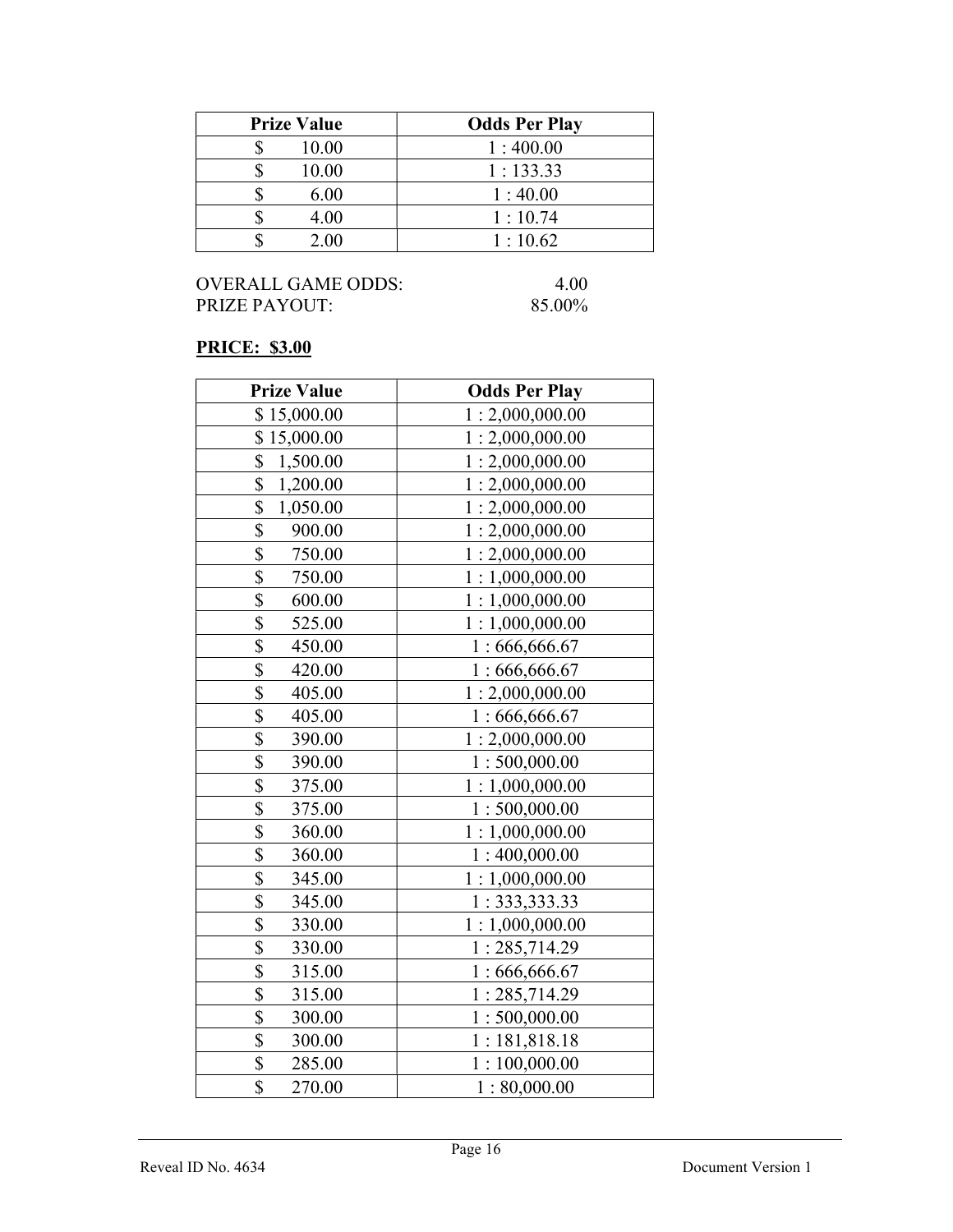| <b>Prize Value</b>                 | <b>Odds Per Play</b> |
|------------------------------------|----------------------|
| \$<br>255.00                       | 1:250,000.00         |
| \$<br>255.00                       | 1:90,909.09          |
| \$<br>240.00                       | 1:222,222.22         |
| \$<br>240.00                       | 1:76,923.08          |
| \$<br>225.00                       | 1:200,000.00         |
| \$<br>225.00                       | 1:66,666.67          |
| \$<br>210.00                       | 1:181,818.18         |
| \$<br>210.00                       | 1:58,823.53          |
| \$<br>195.00                       | 1:166,666.67         |
| \$<br>195.00                       | 1:52,631.58          |
| \$<br>180.00                       | 1:142,857.14         |
| \$<br>180.00                       | 1:48,780.49          |
| \$<br>165.00                       | 1: 133,333.33        |
| \$<br>165.00                       | 1:44,444.44          |
| \$<br>150.00                       | 1:80,000.00          |
| \$<br>150.00                       | 1:26,666.67          |
| \$<br>135.00                       | 1:52,631.58          |
| \$<br>135.00                       | 1:17,857.14          |
| \$<br>120.00                       | 1:40,000.00          |
| \$<br>120.00                       | 1: 13,333.33         |
| \$<br>105.00                       | 1:26,666.67          |
| \$<br>105.00                       | 1:8,888.89           |
| \$<br>99.00                        | 1:4,444.44           |
| \$<br>96.00                        | 1:3,333.33           |
| \$<br>93.00                        | 1:10,638.30          |
| $\boldsymbol{\mathsf{S}}$<br>93.00 | 1:3,558.72           |
| $\frac{1}{2}$<br>90.00             | 1:8,000.00           |
| \$<br>90.00                        | 1:2,666.67           |
| $\overline{\$}$<br>75.00           | 1:6,666.67           |
| \$<br>75.00                        | 1:2,222.22           |
| \$<br>69.00                        | 1:5,333.33           |
| \$<br>69.00                        | 1:1,777.78           |
| \$<br>66.00                        | 1:4,705.88           |
| \$<br>66.00                        | 1:1,568.63           |
| \$<br>63.00                        | 1:4,000.00           |
| \$<br>63.00                        | 1:1,333.33           |
| \$<br>60.00                        | 1:3,200.00           |
| \$<br>60.00                        | 1:1,066.67           |
| \$<br>54.00                        | 1:2,666.67           |
| \$<br>54.00                        | 1:888.89             |
| \$<br>51.00                        | 1:2,285.71           |
| \$<br>51.00                        | 1:761.90             |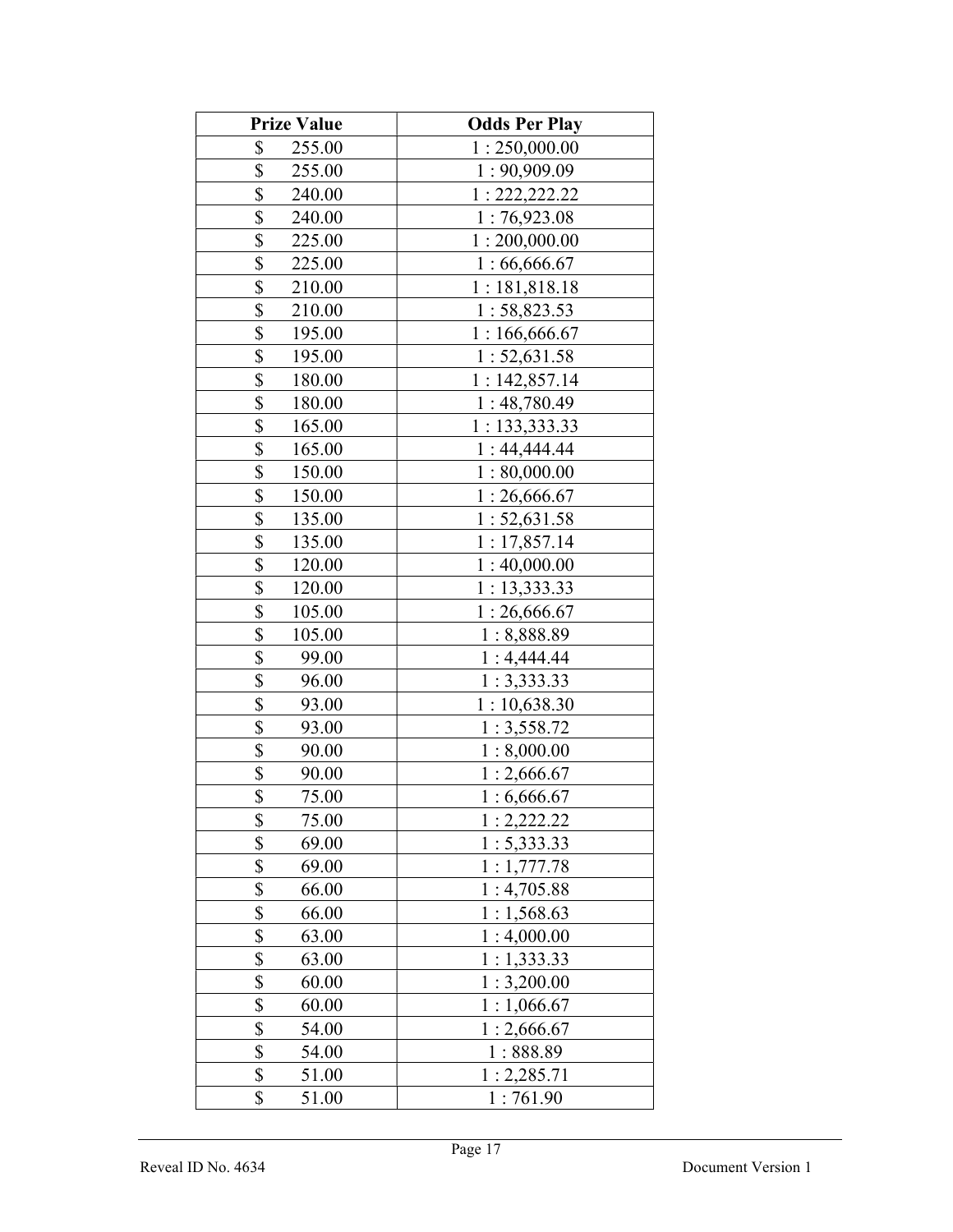| <b>Prize Value</b> | <b>Odds Per Play</b> |
|--------------------|----------------------|
| \$<br>48.00        | 1:500.00             |
| \$<br>45.00        | 1:1,777.78           |
| \$<br>45.00        | 1:592.59             |
| \$<br>39.00        | 1:1,600.00           |
| \$<br>39.00        | 1:533.33             |
| \$<br>36.00        | 1:1,333.33           |
| \$<br>36.00        | 1:444.44             |
| \$<br>33.00        | 1:1,066.67           |
| \$<br>33.00        | 1:355.56             |
| \$<br>30.00        | 1: 5,333.33          |
| \$<br>30.00        | 1:1,777.78           |
| \$<br>24.00        | 1:4,000.00           |
| \$<br>24.00        | 1:1,333.33           |
| \$<br>21.00        | 1:3,200.00           |
| \$<br>21.00        | 1:1,066.67           |
| \$<br>18.00        | 1:2,666.67           |
| \$<br>18.00        | 1:888.89             |
| \$<br>15.00        | 1:400.00             |
| \$<br>15.00        | 1:133.33             |
| \$<br>9.00         | 1:40.00              |
| \$<br>6.00         | 1:10.74              |
| \$<br>3.00         | 1:10.62              |

## PRICE: \$5.00

| <b>Prize Value</b> | <b>Odds Per Play</b> |
|--------------------|----------------------|
| \$25,000.00        | 1:2,000,000.00       |
| \$25,000.00        | 1:2,000,000.00       |
| \$<br>2,500.00     | 1:2,000,000.00       |
| \$<br>2,000.00     | 1:2,000,000.00       |
| 1,750.00<br>\$     | 1:2,000,000.00       |
| 1,500.00<br>\$     | 1:2,000,000.00       |
| 1,250.00<br>\$     | 1:2,000,000.00       |
| 1,250.00<br>\$     | 1:1,000,000.00       |
| \$<br>1,000.00     | 1:1,000,000.00       |
| \$<br>875.00       | 1:1,000,000.00       |
| \$<br>750.00       | 1:666,666.67         |
| \$<br>700.00       | 1:666,666.67         |
| \$<br>675.00       | 1:2,000,000.00       |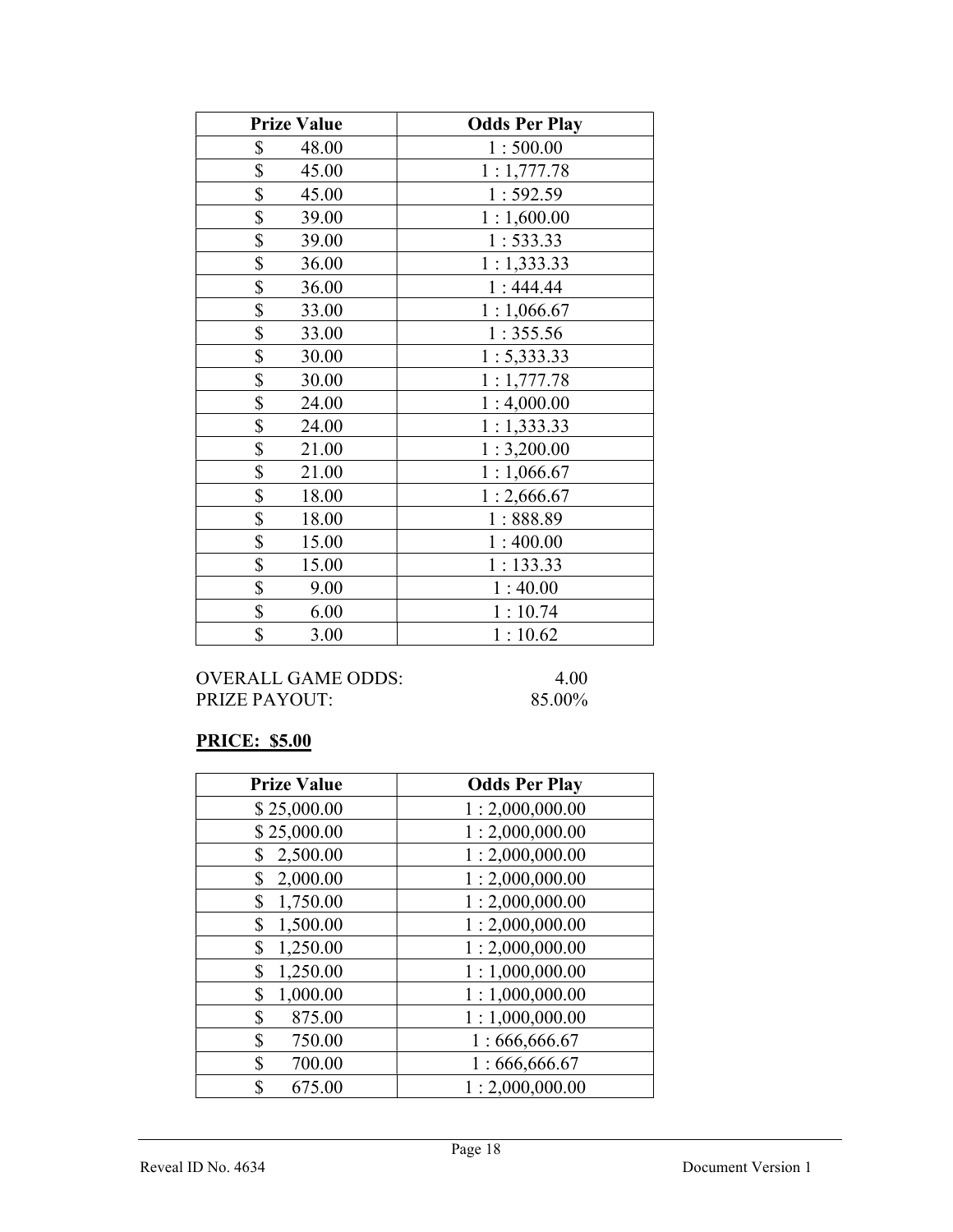| <b>Prize Value</b>      | <b>Odds Per Play</b> |
|-------------------------|----------------------|
| \$<br>675.00            | 1:666,666.67         |
| \$<br>650.00            | 1:2,000,000.00       |
| \$<br>650.00            | 1:500,000.00         |
| \$<br>625.00            | 1:1,000,000.00       |
| \$<br>625.00            | 1:500,000.00         |
| \$<br>600.00            | 1:1,000,000.00       |
| \$<br>600.00            | 1:400,000.00         |
| \$<br>575.00            | 1:1,000,000.00       |
| \$<br>575.00            | 1: 333, 333.33       |
| \$<br>550.00            | 1:1,000,000.00       |
| \$<br>550.00            | 1:285,714.29         |
| \$<br>525.00            | 1:666,666.67         |
| \$<br>525.00            | 1:285,714.29         |
| \$<br>500.00            | 1:500,000.00         |
| \$<br>500.00            | 1:181,818.18         |
| \$<br>475.00            | 1:100,000.00         |
| \$<br>450.00            | 1:80,000.00          |
| \$<br>425.00            | 1:250,000.00         |
| \$<br>425.00            | 1:90,909.09          |
| \$<br>400.00            | 1: 222, 222.22       |
| \$<br>400.00            | 1:76,923.08          |
| \$<br>375.00            | 1:200,000.00         |
| \$<br>375.00            | 1:66,666.67          |
| \$<br>350.00            | 1:181,818.18         |
| \$<br>350.00            | 1:58,823.53          |
| $\frac{1}{2}$<br>325.00 | 1:166,666.67         |
| $\frac{1}{2}$<br>325.00 | 1:52,631.58          |
| \$<br>300.00            | 1:142,857.14         |
| \$<br>300.00            | 1:48,780.49          |
| \$<br>275.00            | 1:133,333.33         |
| \$<br>275.00            | 1:44,444.44          |
| \$<br>250.00            | 1:80,000.00          |
| \$<br>250.00            | 1:26,666.67          |
| \$<br>225.00            | 1: 52, 631.58        |
| \$<br>225.00            | 1:17,857.14          |
| \$<br>200.00            | 1:40,000.00          |
| \$<br>200.00            | 1:13,333.33          |
| \$<br>175.00            | 1:26,666.67          |
| \$<br>175.00            | 1:8,888.89           |
| \$<br>165.00            | 1:4,444.44           |
| \$<br>160.00            | 1:3,333.33           |
| \$<br>155.00            | 1:10,638.30          |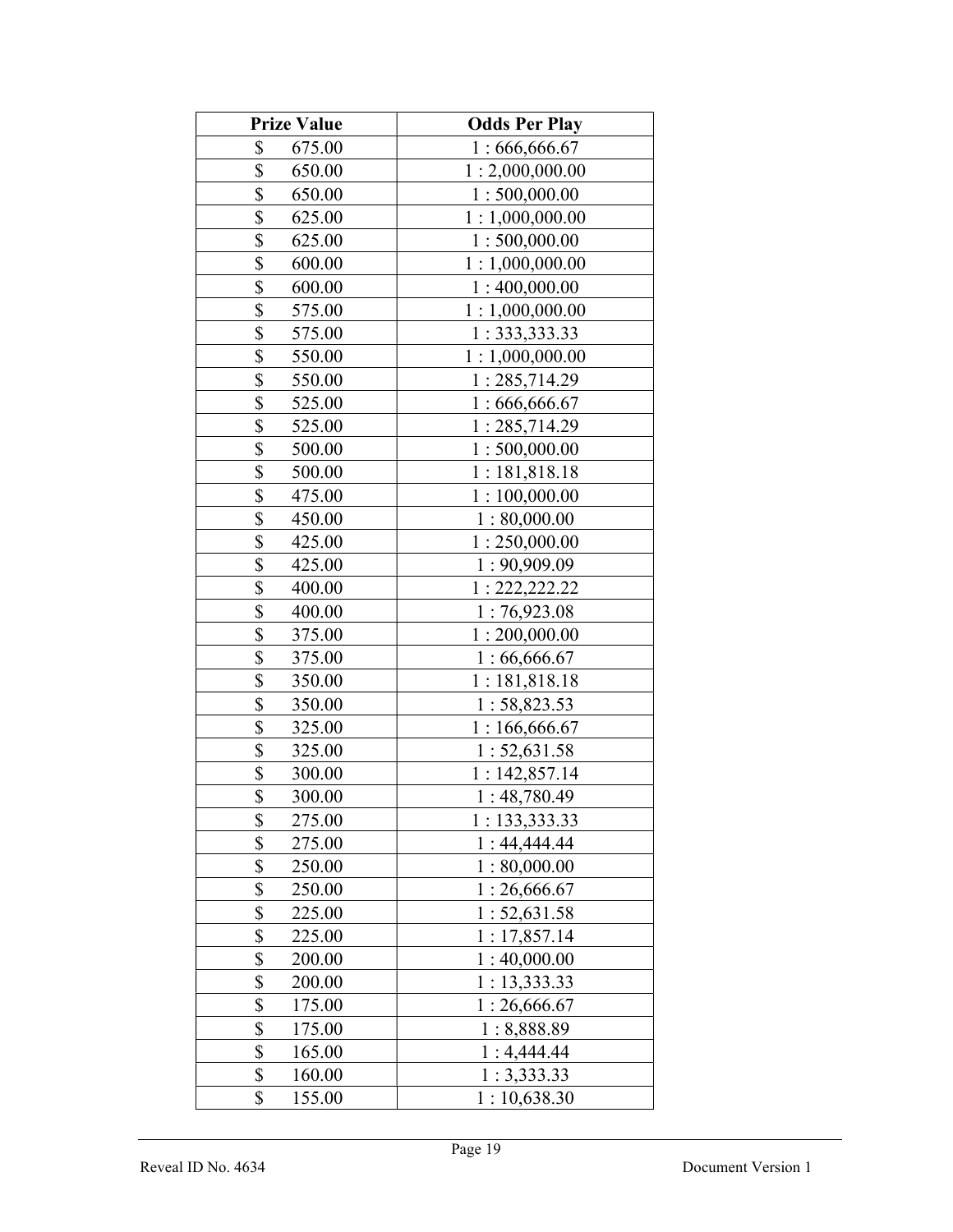| <b>Prize Value</b>      | <b>Odds Per Play</b> |
|-------------------------|----------------------|
| \$<br>155.00            | 1:3,558.72           |
| \$<br>150.00            | 1:8,000.00           |
| \$<br>150.00            | 1:2,666.67           |
| $\frac{1}{2}$<br>125.00 | 1:6,666.67           |
| \$<br>125.00            | 1:2,222.22           |
| \$<br>115.00            | 1:5,333.33           |
| \$<br>115.00            | 1:1,777.78           |
| \$<br>110.00            | 1:4,705.88           |
| \$<br>110.00            | 1:1,568.63           |
| \$<br>105.00            | 1:4,000.00           |
| \$<br>105.00            | 1:1,333.33           |
| \$<br>100.00            | 1:3,200.00           |
| \$<br>100.00            | 1:1,066.67           |
| \$<br>90.00             | 1:2,666.67           |
| \$<br>90.00             | 1:888.89             |
| \$<br>85.00             | 1:2,285.71           |
| \$<br>85.00             | 1:761.90             |
| \$<br>80.00             | 1:500.00             |
| \$<br>75.00             | 1:1,777.78           |
| \$<br>75.00             | 1:592.59             |
| \$<br>65.00             | 1:1,600.00           |
| \$<br>65.00             | 1:533.33             |
| \$<br>60.00             | 1:1,333.33           |
| \$<br>60.00             | 1:444.44             |
| \$<br>55.00             | 1:1,066.67           |
| \$<br>55.00             | 1:355.56             |
| \$<br>50.00             | 1:5,333.33           |
| \$<br>50.00             | 1:1,777.78           |
| \$<br>40.00             | 1:4,000.00           |
| \$<br>40.00             | 1:1,333.33           |
| \$<br>35.00             | 1:3,200.00           |
| \$<br>35.00             | 1:1,066.67           |
| \$<br>30.00             | 1:2,666.67           |
| \$<br>30.00             | 1:888.89             |
| \$<br>25.00             | 1:400.00             |
| \$<br>25.00             | 1:133.33             |
| \$<br>15.00             | 1:40.00              |
| \$<br>10.00             | 1:10.74              |
| \$<br>5.00              | 1:10.62              |
|                         |                      |

OVERALL GAME ODDS: 4.00 PRIZE PAYOUT: 85.00%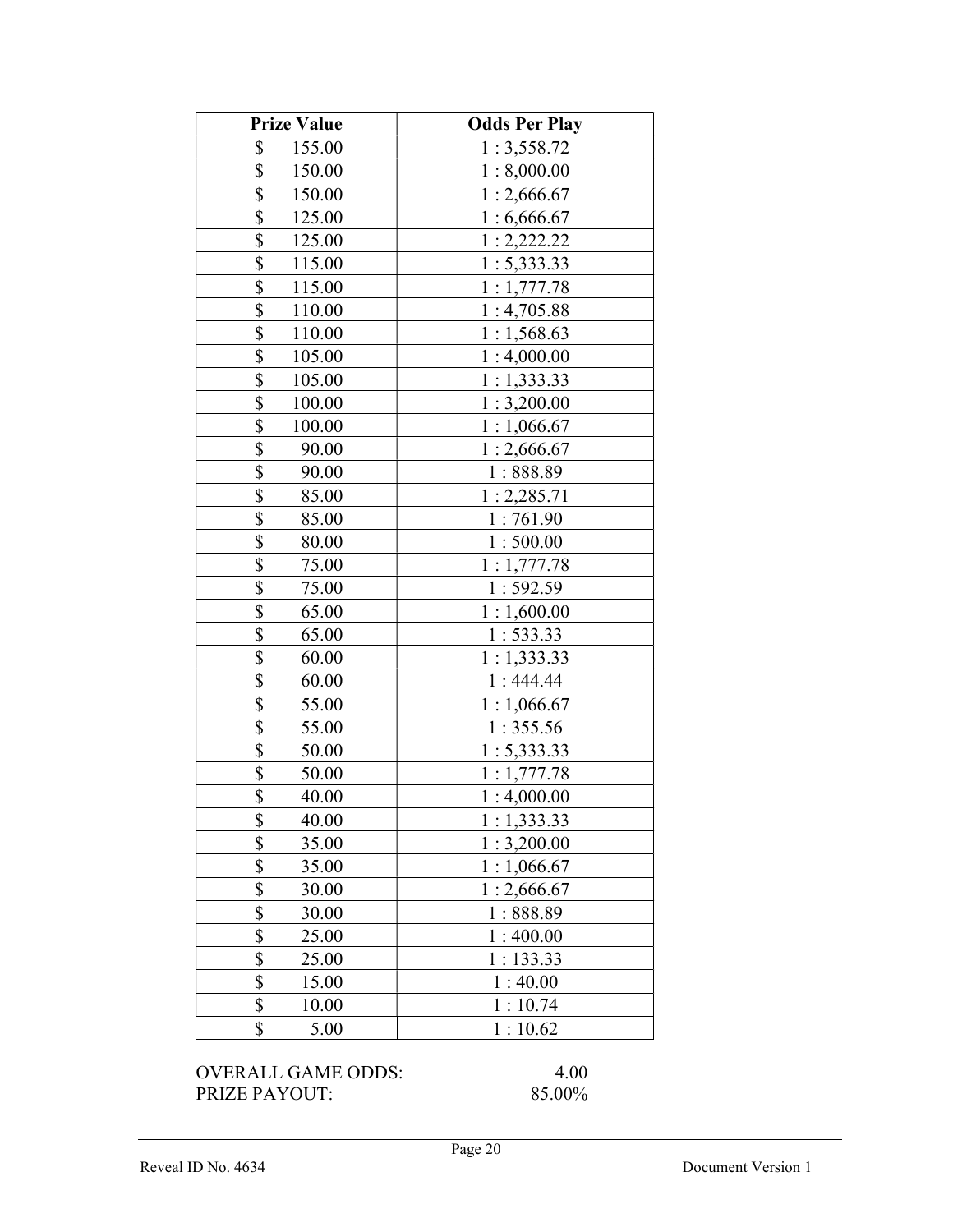## PRICE: \$10.00

| <b>Prize Value</b>                    | <b>Odds Per Play</b> |
|---------------------------------------|----------------------|
| \$50,000.00                           | 1:2,000,000.00       |
| \$50,000.00                           | 1:2,000,000.00       |
| \$<br>5,000.00                        | 1:2,000,000.00       |
| \$<br>4,000.00                        | 1:2,000,000.00       |
| $\boldsymbol{\mathsf{S}}$<br>3,500.00 | 1:2,000,000.00       |
| \$<br>3,000.00                        | 1:2,000,000.00       |
| \$<br>2,500.00                        | 1:2,000,000.00       |
| \$<br>2,500.00                        | 1:1,000,000.00       |
| \$<br>2,000.00                        | 1:1,000,000.00       |
| \$<br>1,750.00                        | 1:1,000,000.00       |
| \$<br>1,500.00                        | 1:666,666.67         |
| \$<br>1,400.00                        | 1:666,666.67         |
| \$<br>1,350.00                        | 1:2,000,000.00       |
| \$<br>1,350.00                        | 1:666,666.67         |
| \$<br>1,300.00                        | 1:2,000,000.00       |
| \$<br>1,300.00                        | 1:500,000.00         |
| \$<br>1,250.00                        | 1:1,000,000.00       |
| \$<br>1,250.00                        | 1:500,000.00         |
| \$<br>1,200.00                        | 1:1,000,000.00       |
| \$<br>1,200.00                        | 1:400,000.00         |
| \$<br>1,150.00                        | 1:1,000,000.00       |
| \$<br>1,150.00                        | 1: 333, 333.33       |
| \$<br>1,100.00                        | 1:1,000,000.00       |
| \$<br>1,100.00                        | 1:285,714.29         |
| \$<br>1,050.00                        | 1:666,666.67         |
| \$<br>1,050.00                        | 1:285,714.29         |
| $\boldsymbol{\mathsf{S}}$<br>1,000.00 | 1:500,000.00         |
| \$<br>1,000.00                        | 1:181,818.18         |
| \$<br>950.00                          | 1:100,000.00         |
| \$<br>900.00                          | 1:80,000.00          |
| \$<br>850.00                          | 1:250,000.00         |
| \$<br>850.00                          | 1:90,909.09          |
| \$<br>800.00                          | 1: 222, 222.22       |
| \$<br>800.00                          | 1:76,923.08          |
| \$<br>750.00                          | 1:200,000.00         |
| \$<br>750.00                          | 1:66,666.67          |
| \$<br>700.00                          | 1:181,818.18         |
| \$<br>700.00                          | 1:58,823.53          |
| \$<br>650.00                          | 1:166,666.67         |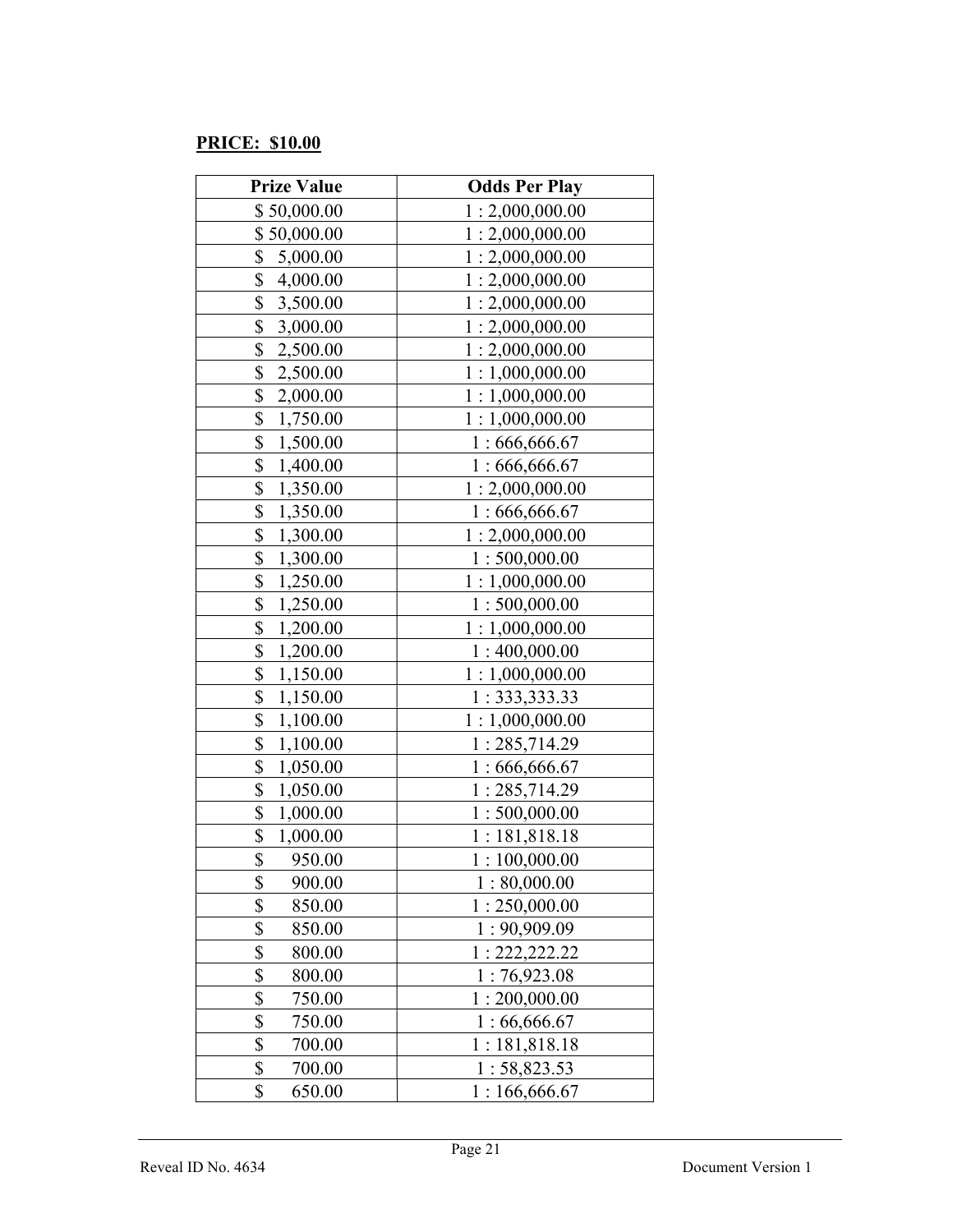| <b>Prize Value</b>      | <b>Odds Per Play</b> |
|-------------------------|----------------------|
| \$<br>650.00            | 1:52,631.58          |
| \$<br>600.00            | 1:142,857.14         |
| \$<br>600.00            | 1:48,780.49          |
| \$<br>550.00            | 1: 133,333.33        |
| \$<br>550.00            | 1:44,444.44          |
| \$<br>500.00            | 1:80,000.00          |
| \$<br>500.00            | 1:26,666.67          |
| \$<br>450.00            | 1:52,631.58          |
| \$<br>450.00            | 1:17,857.14          |
| \$<br>400.00            | 1:40,000.00          |
| \$<br>400.00            | 1: 13,333.33         |
| \$<br>350.00            | 1:26,666.67          |
| \$<br>350.00            | 1:8,888.89           |
| \$<br>330.00            | 1:4,444.44           |
| \$<br>320.00            | 1:3,333.33           |
| \$<br>310.00            | 1:10,638.30          |
| \$<br>310.00            | 1:3,558.72           |
| \$<br>300.00            | 1:8,000.00           |
| \$<br>300.00            | 1:2,666.67           |
| \$<br>250.00            | 1:6,666.67           |
| \$<br>250.00            | 1:2,222.22           |
| \$<br>230.00            | 1: 5,333.33          |
| \$<br>230.00            | 1:1,777.78           |
| \$<br>220.00            | 1:4,705.88           |
| \$<br>220.00            | 1:1,568.63           |
| $\frac{1}{2}$<br>210.00 | 1:4,000.00           |
| $\frac{1}{2}$<br>210.00 | 1:1,333.33           |
| \$<br>200.00            | 1:3,200.00           |
| \$<br>200.00            | 1:1,066.67           |
| \$<br>180.00            | 1:2,666.67           |
| \$<br>180.00            | 1:888.89             |
| \$<br>170.00            | 1:2,285.71           |
| \$<br>170.00            | 1:761.90             |
| \$<br>160.00            | 1:500.00             |
| \$<br>150.00            | 1:1,777.78           |
| \$<br>150.00            | 1:592.59             |
| \$<br>130.00            | 1:1,600.00           |
| \$<br>130.00            | 1:533.33             |
| \$<br>120.00            | 1:1,333.33           |
| \$<br>120.00            | 1:444.44             |
| \$<br>110.00            | 1:1,066.67           |
| \$<br>110.00            | 1:355.56             |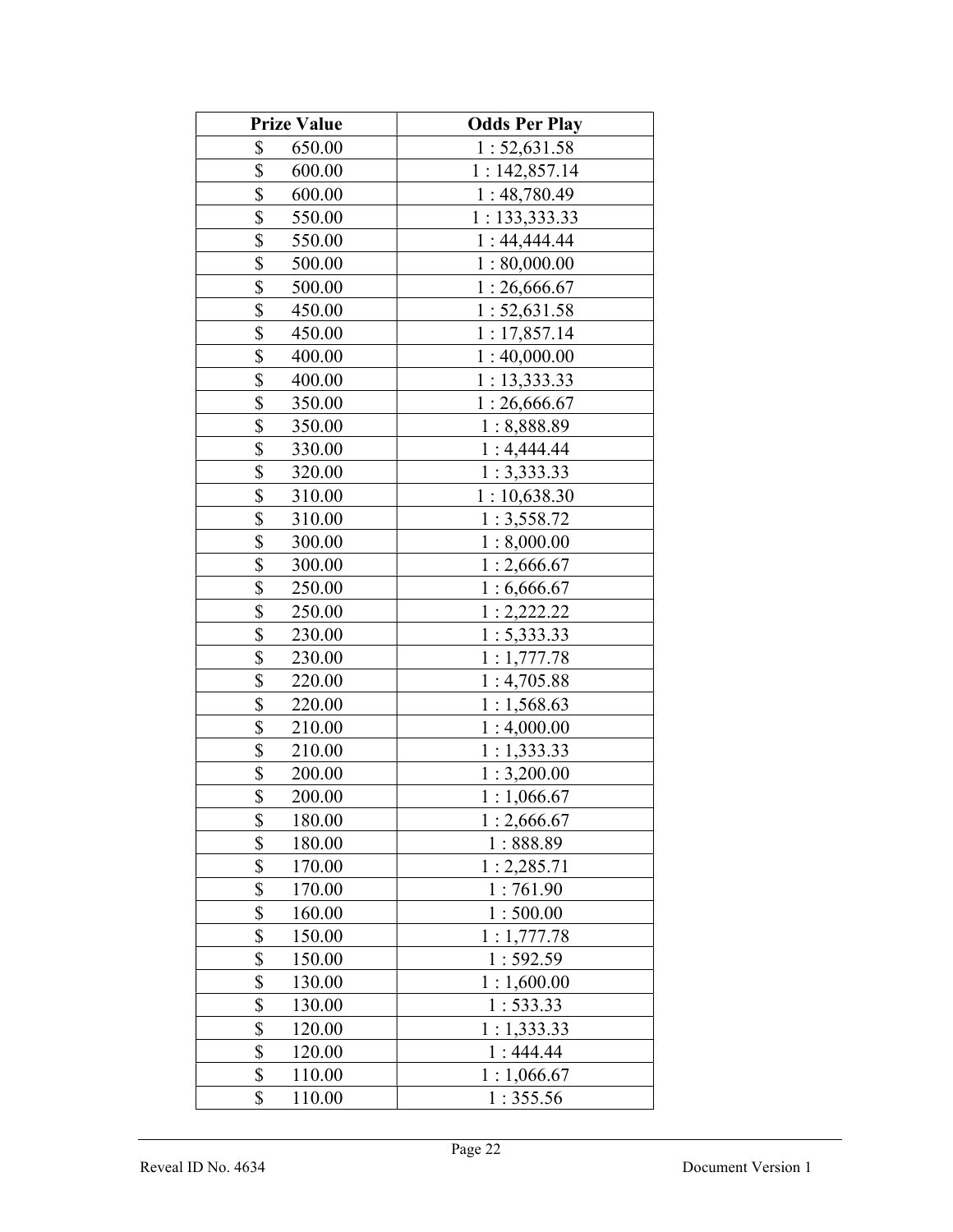| <b>Prize Value</b> | <b>Odds Per Play</b> |
|--------------------|----------------------|
| \$<br>100.00       | 1: 5,333.33          |
| \$<br>100.00       | 1:1,777.78           |
| \$<br>80.00        | 1:4,000.00           |
| \$<br>80.00        | 1:1,333.33           |
| \$<br>70.00        | 1:3,200.00           |
| \$<br>70.00        | 1:1,066.67           |
| \$<br>60.00        | 1:2,666.67           |
| \$<br>60.00        | 1:888.89             |
| \$<br>50.00        | 1:400.00             |
| \$<br>50.00        | 1:133.33             |
| \$<br>30.00        | 1:40.00              |
| \$<br>20.00        | 1:10.74              |
| \$<br>10.00        | 1:10.62              |

## PRICE: \$20.00

| <b>Prize Value</b> | <b>Odds Per Play</b> |
|--------------------|----------------------|
| \$100,000.00       | 1:2,000,000.00       |
| \$100,000.00       | 1:2,000,000.00       |
| \$<br>10,000.00    | 1:2,000,000.00       |
| \$<br>8,000.00     | 1:2,000,000.00       |
| \$<br>7,000.00     | 1:2,000,000.00       |
| \$<br>6,000.00     | 1:2,000,000.00       |
| \$<br>5,000.00     | 1:2,000,000.00       |
| \$<br>5,000.00     | 1:1,000,000.00       |
| \$<br>4,000.00     | 1:1,000,000.00       |
| \$<br>3,500.00     | 1:1,000,000.00       |
| \$<br>3,000.00     | 1:666,666.67         |
| \$<br>2,800.00     | 1:666,666.67         |
| \$<br>2,700.00     | 1:2,000,000.00       |
| \$<br>2,700.00     | 1:666,666.67         |
| \$<br>2,600.00     | 1:2,000,000.00       |
| \$<br>2,600.00     | 1:500,000.00         |
| \$<br>2,500.00     | 1:1,000,000.00       |
| \$<br>2,500.00     | 1:500,000.00         |
| \$<br>2,400.00     | 1:1,000,000.00       |
| \$<br>2,400.00     | 1:400,000.00         |
| \$<br>2,300.00     | 1:1,000,000.00       |
| \$<br>2,300.00     | 1:333,333.33         |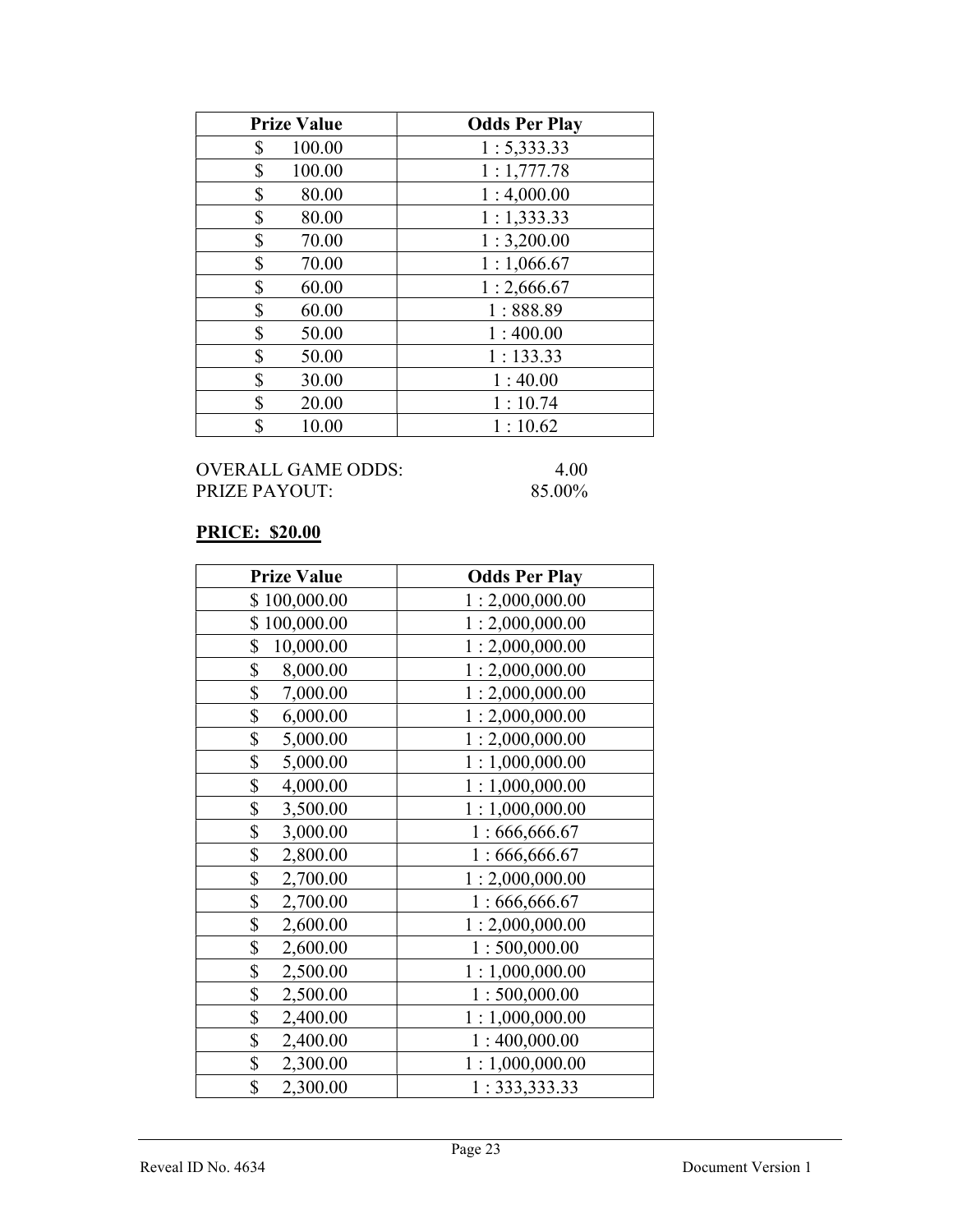| <b>Prize Value</b>                  | <b>Odds Per Play</b> |
|-------------------------------------|----------------------|
| \$<br>2,200.00                      | 1:1,000,000.00       |
| \$<br>2,200.00                      | 1:285,714.29         |
| \$<br>2,100.00                      | 1:666,666.67         |
| \$<br>2,100.00                      | 1:285,714.29         |
| \$<br>2,000.00                      | 1:500,000.00         |
| \$<br>2,000.00                      | 1:181,818.18         |
| \$<br>1,900.00                      | 1:100,000.00         |
| \$<br>1,800.00                      | 1:80,000.00          |
| \$<br>1,700.00                      | 1:250,000.00         |
| \$<br>1,700.00                      | 1:90,909.09          |
| \$<br>1,600.00                      | 1: 222, 222.22       |
| \$<br>1,600.00                      | 1:76,923.08          |
| \$<br>1,500.00                      | 1:200,000.00         |
| \$<br>1,500.00                      | 1:66,666.67          |
| \$<br>1,400.00                      | 1:181,818.18         |
| \$<br>1,400.00                      | 1:58,823.53          |
| \$<br>1,300.00                      | 1:166,666.67         |
| \$<br>1,300.00                      | 1:52,631.58          |
| \$<br>1,200.00                      | 1:142,857.14         |
| \$<br>1,200.00                      | 1:48,780.49          |
| \$<br>1,100.00                      | 1: 133,333.33        |
| \$<br>1,100.00                      | 1:44,444.44          |
| $\frac{1}{2}$<br>1,000.00           | 1:80,000.00          |
| $\overline{\mathbb{S}}$<br>1,000.00 | 1:26,666.67          |
| \$<br>900.00                        | 1:52,631.58          |
| \$<br>900.00                        | 1:17,857.14          |
| \$<br>800.00                        | 1:40,000.00          |
| \$<br>800.00                        | 1:13,333.33          |
| \$<br>700.00                        | 1:26,666.67          |
| \$<br>700.00                        | 1:8,888.89           |
| \$<br>660.00                        | 1:4,444.44           |
| \$<br>640.00                        | 1:3,333.33           |
| \$<br>620.00                        | 1:10,638.30          |
| \$<br>620.00                        | 1:3,558.72           |
| \$<br>600.00                        | 1:8,000.00           |
| \$<br>600.00                        | 1:2,666.67           |
| \$<br>500.00                        | 1:6,666.67           |
| \$<br>500.00                        | 1:2,222.22           |
| \$<br>460.00                        | 1:5,333.33           |
| \$<br>460.00                        | 1:1,777.78           |
| \$<br>440.00                        | 1:4,705.88           |
| \$<br>440.00                        | 1:1,568.63           |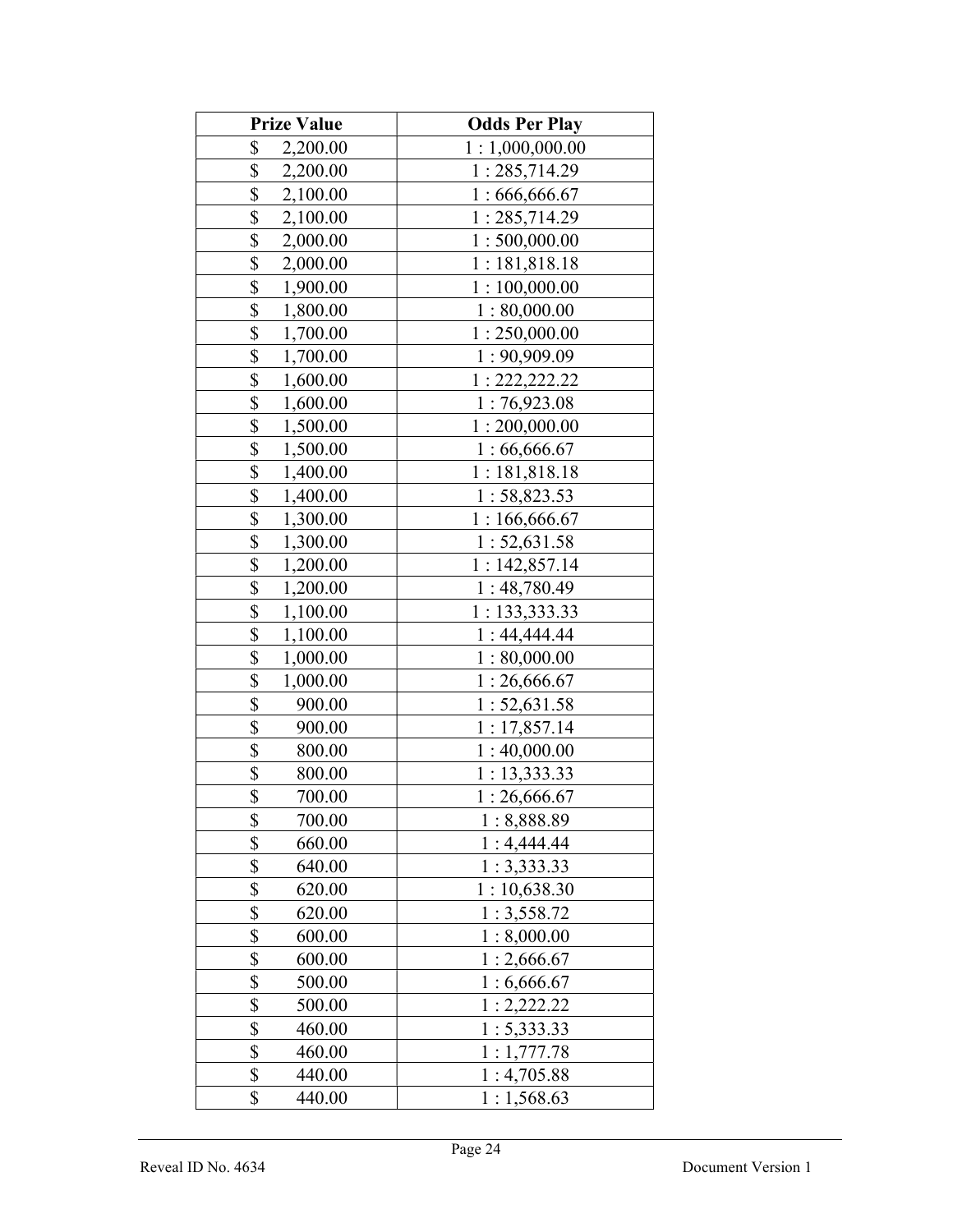| <b>Prize Value</b>                | <b>Odds Per Play</b> |
|-----------------------------------|----------------------|
| \$<br>420.00                      | 1:4,000.00           |
| \$<br>420.00                      | 1:1,333.33           |
| $\overline{\$}$<br>400.00         | 1:3,200.00           |
| \$<br>400.00                      | 1:1,066.67           |
| $\overline{\$}$<br>360.00         | 1:2,666.67           |
| \$<br>360.00                      | 1:888.89             |
| $\overline{\mathbb{S}}$<br>340.00 | 1:2,285.71           |
| $\overline{\$}$<br>340.00         | 1:761.90             |
| $\overline{\$}$<br>320.00         | 1:500.00             |
| $\overline{\$}$<br>300.00         | 1:1,777.78           |
| $\overline{\$}$<br>300.00         | 1:592.59             |
| $\overline{\$}$<br>260.00         | 1:1,600.00           |
| \$<br>260.00                      | 1:533.33             |
| $\overline{\$}$<br>240.00         | 1:1,333.33           |
| \$<br>240.00                      | 1:444.44             |
| \$<br>220.00                      | 1:1,066.67           |
| $\overline{\$}$<br>220.00         | 1:355.56             |
| $\overline{\$}$<br>200.00         | 1: 5,333.33          |
| \$<br>200.00                      | 1:1,777.78           |
| $\overline{\$}$<br>160.00         | 1:4,000.00           |
| \$<br>160.00                      | 1:1,333.33           |
| \$<br>140.00                      | 1:3,200.00           |
| $\overline{\$}$<br>140.00         | 1:1,066.67           |
| $\overline{\$}$<br>120.00         | 1:2,666.67           |
| $\overline{\mathbb{S}}$<br>120.00 | 1:888.89             |
| $\overline{\$}$<br>100.00         | 1:400.00             |
| $\overline{\mathbb{S}}$<br>100.00 | 1:133.33             |
| \$<br>60.00                       | 1:40.00              |
| $\overline{\$}$<br>40.00          | 1:10.74              |
| 20.00                             | 1:10.62              |
| \$                                |                      |

OVERALL GAME ODDS: 4.00 PRIZE PAYOUT: 85.00%

## 7. HOW TO CLAIM A PRIZE

Subject to all applicable state and federal laws, prizes won on an Instant Play Ticket must be claimed according to the process set out below and in the iLottery Terms of Use:

A. Prizes of \$600 or less are automatically deposited into the winner's account, subject to the prize winnings account limit. If the prize amount would cause the prize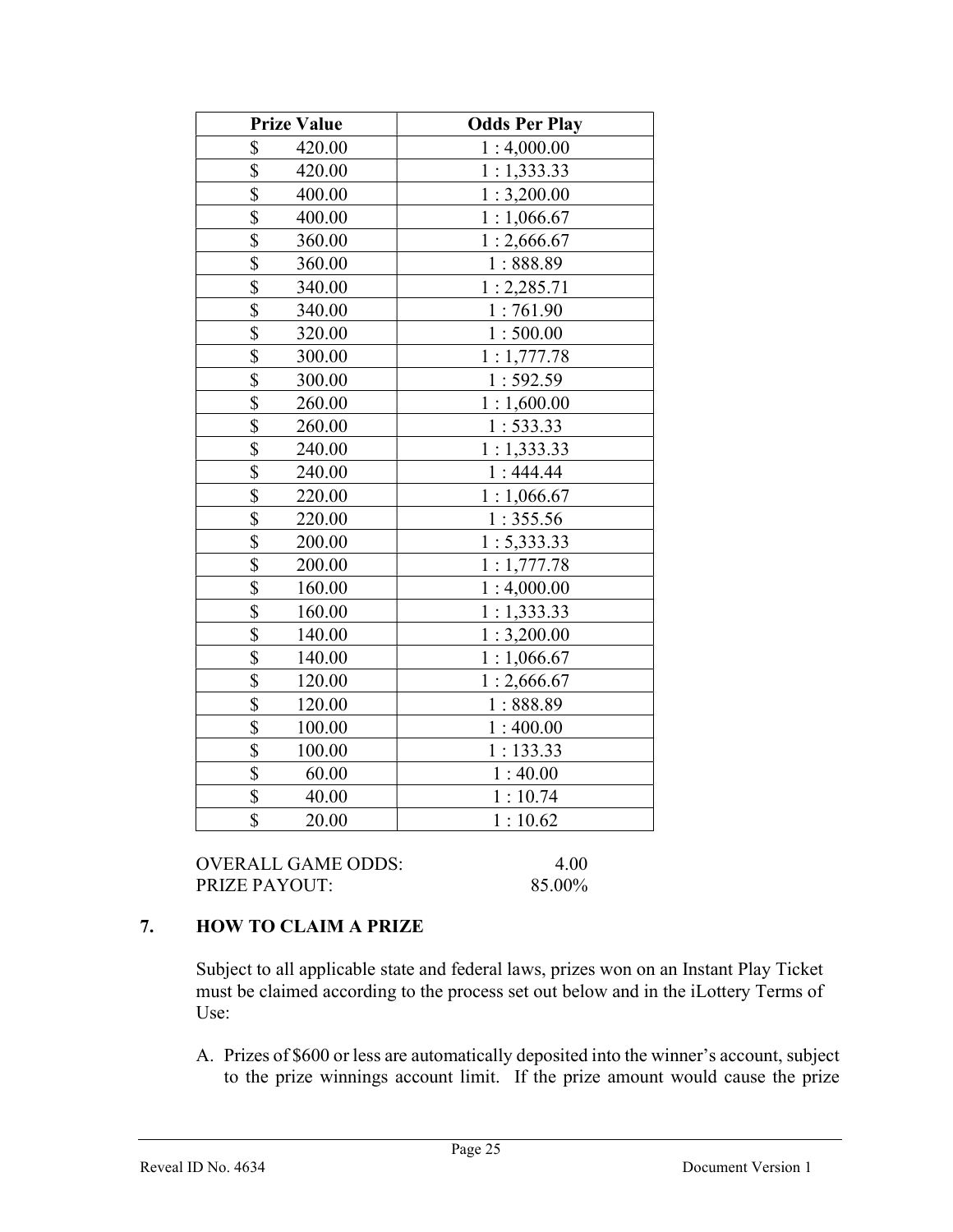winnings account balance to exceed this limit, a check for the amount of the prize will be mailed to the address on file for the winner's account;

- B. Prizes over \$600, and up to and including \$99,999.99, may be claimed online according to the process set out in the iLottery Terms of Use or claimed at Lottery headquarters; and
- C. Prizes of \$100,000 and over must be claimed at Lottery headquarters.

# 8. CLAIM PERIOD

 All prizes won on an Instant Play Ticket must be claimed no later than one hundred and eighty (180) days after the announced end of sales for the specific iLottery Instant Play Game. The game end date will be announced on the Website. If a valid claim is not made for a prize within the required time period, the prize shall constitute an unclaimed prize and addressed as provided in KRS 154A.110 (3). It is the player's responsibility to take all required steps to claim any prize. The Lottery is not liable for any damages or losses resulting from a player's failure to properly claim a prize.

## 9. TICKET VALIDATION REQUIREMENTS

In order to be a valid winning Instant Play Ticket, all transaction data must be recorded and verified as a winning Instant Play Ticket on the computer system of the Lottery or of its contractors or subcontractors, and the transaction data must satisfy all validation requirements in every respect. Any Ticket not passing all the validation requirements is void and is ineligible for any prize.

## 10. TAXES AND DEBT SET OFF

 Kentucky and federal withholding shall be withheld by the KLC from prize payments in such amounts as may be required, in accordance with applicable provisions of state and federal law. Prizes are subject to set off of certain debts as required by law.

# 11. DISPUTES

- A. In the event a dispute between the KLC and player occurs as to whether a prize has been won or paid, the President's decision is final. The President may, solely at his or her discretion, replace the disputed Instant Play Ticket(s) with an Instant Play Ticket or Tickets of equivalent sale price from a current KLC iLottery Instant Game or may refund the price. This shall be the sole and exclusive remedy of the purchaser in the event of such disputes.
- B. A claim may not be premised on human or electronic error in the communication, display, or transmission of data regardless of how that data is recorded, displayed, or transmitted. A claim may not be premised on any intentional human, electronic or other form of communication that was not authorized by the KLC.